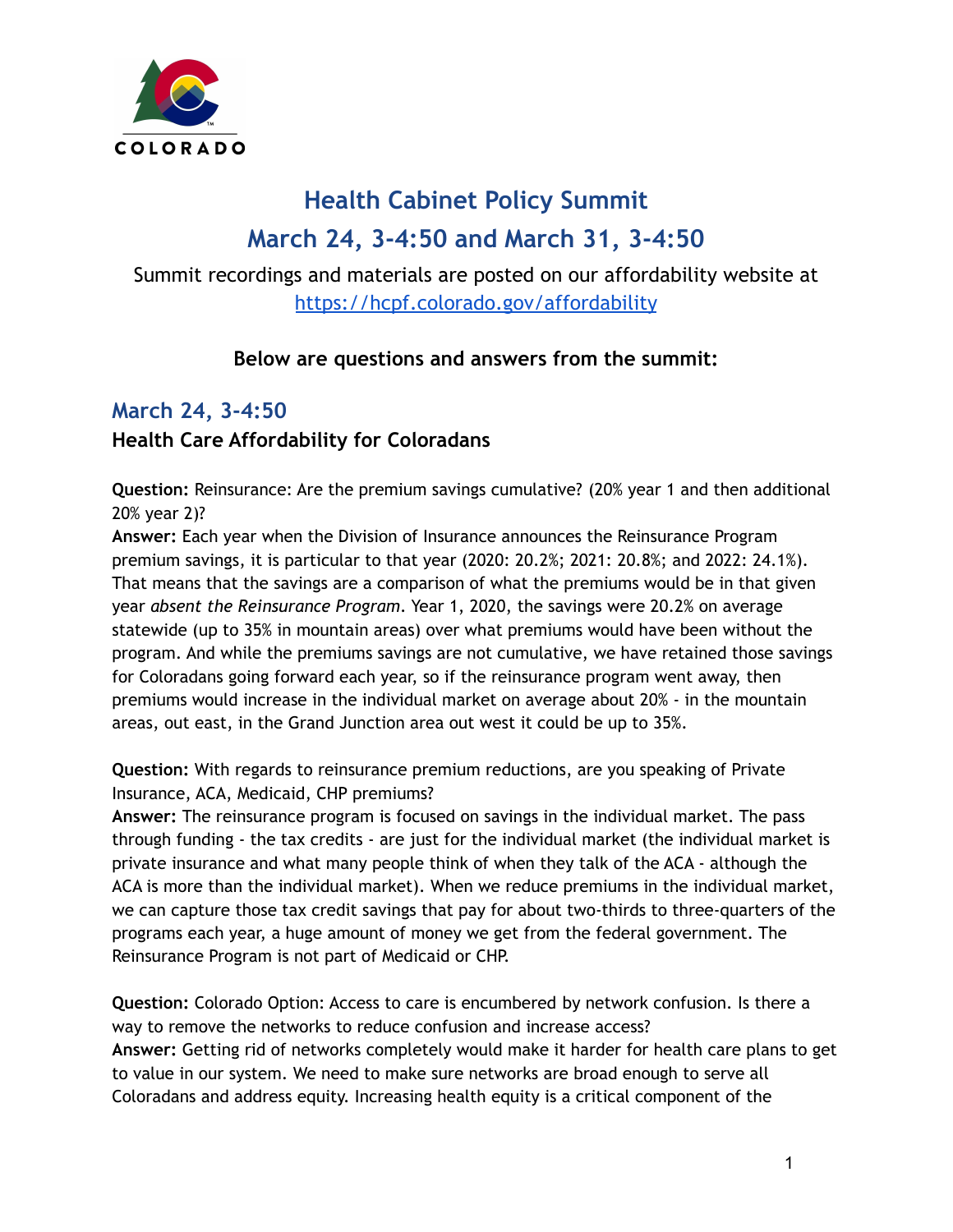

Colorado Option and is specifically required in law. The Division of Insurance will continue to evaluate the adequacy of Colorado Option Networks using regulations that make sense for consumers.

**Question:** Colorado Option: Is the inflationary premium increase coinciding with inflationary provider reimbursement or based on something else?

**Answer:** The law sets forth that the premiums can only increase by national medical inflation every year of the Colorado Option. This requirement will help to keep premiums low even after premiums have been reduced by 15% in the first 3 years of the program.

**Question:** Should the waiver to enable the Colorado Option be authorized by the federal government, will there be new jobs available in policy analysis, system implementation, etc. to be filled? How will that implementation process work?

**Answer:** The Colorado Option law (HB21-1232) provides funding for the Division of Insurance to implement the Colorado option program. The Division is in the process of hiring new staff and working with contractors to meet the statutory requirements.

**Question:** If you can see the hospital \$ price disparity but the network you belong to prohibits use of that less expensive hospital, how can you proceed to secure less expensive but out of network care?

**Answer:** Consumers should use tools provided by their health plan to shop for in network care that maximizes health care value, whenever possible. Consumers should make sure they are comparing providers that are in network with their plan, because seeking care out of network may lead to a large out of pocket cost for the consumer.

**Question:** Will trade associations be able to pool risk and negotiate with health plans in the future?

**Answer:** Health Care Coverage Cooperatives, also known as Purchasing Alliances, allow different health care purchasers (i.e., Individuals, Small Businesses, Large Businesses, and Self funded businesses) to work together to directly negotiate with health care providers to create lower cost health insurance products. Peak Health Alliance and the Southwest Health Alliance have been very successful in lowering premiums for their members using this model.

**Question:** Speak more about what insurance options might be available to the undocumented in 2023. Would they be subsidized at all?

**Answer:** Beginning in 2023, undocumented individuals will be able to purchase Colorado Option Plans through the exchange's Public Benefit corporation, known as Colorado Connect. For individuals who are low income, plans will be available for \$0 premiums and little cost sharing. These plans will be subsidized using state funding as well as with federal pass through savings from the Colorado Option 1332 waiver.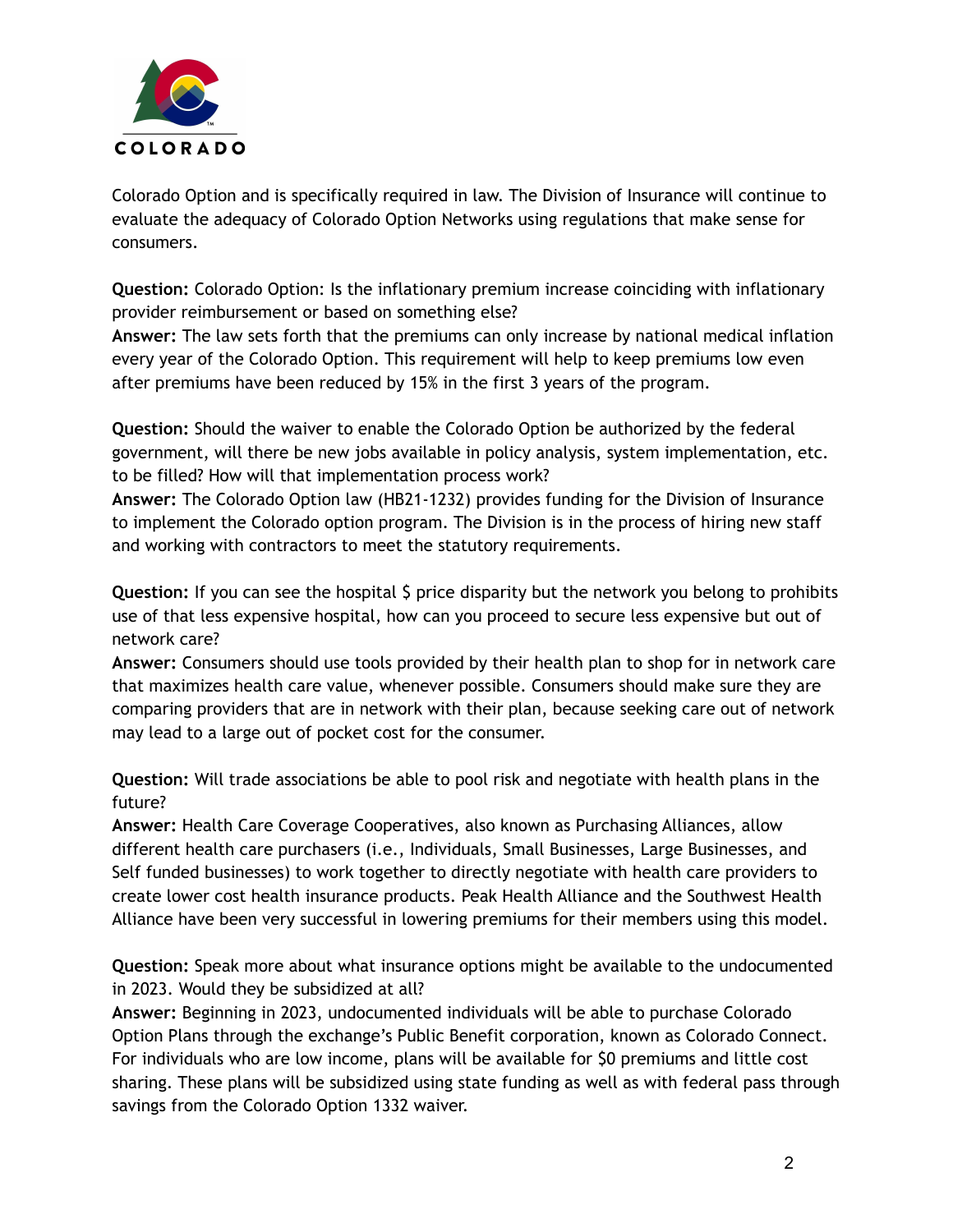

**Question:** Is there any focus on lowering deductibles? I have seen at least five individuals that have avoided serious surgeries because they can't afford the deductible.

**Answer:** Minimizing consumer cost sharing is an important goal of the Colorado Option. Many high value services are provided pre deductible and with \$0 copays (e.g., primary care and behavioral health visits). While federal rules constrain how much deductibles can be decreased, in designing the standard plan, the Division has worked to strike a balance between premiums, deductibles and other out of pocket consumer cost sharing.

**Question:** It looks like the expectation is for employers to be experts in health care expenses. So if you are a small business instead of selling the item you love, let's say books, you are managing healthcare expenses.

**Answer:** Colorado Option Plans help to take some of the complexity out of providing health insurance for your employees. Colorado Option are high value plans that are required to be offered at a lower cost. Small businesses can compare Colorado Option Plans from different insurance companies based on price and network, knowing that each plan provides the same coverage and benefits.

**Question:** Value Based Payment Arrangements tend to be very complex. How does the State intend to adjudicate the two Novartis Contracts?

**Answer:** The Novartis contracts use retrospective review of performance where we get additional rebates for performance that was substandard to the contractual requirements. Further details can be found in our press release:

[https://hcpf.colorado.gov/colorado-medicaid-executes-its-first-pharmaceutical-value-based](https://hcpf.colorado.gov/colorado-medicaid-executes-its-first-pharmaceutical-value-based-contracts)[contracts](https://hcpf.colorado.gov/colorado-medicaid-executes-its-first-pharmaceutical-value-based-contracts)

**Question:** What entity will HCPF be using to evaluate the two new pharmacy value based initiatives effectiveness?

**Answer:** We are partnering with the CU Skaggs School of Pharmacy to provide data aggregation services.

**Question:** In my previous life, drug companies would offer providers rebates if volumes were met. I know we turned them down and requested lower prices, this was an uphill battle to just get less expensive supplies/drugs. Is there a way to collaborate with the state on this issue?

**Answer:** Yes! You can find out more about the Colorado Prescription Drug Affordability Review Board & Advisory Council at

[https://doi.colorado.gov/insurance-products/health-insurance/prescription-drug-affordability](https://doi.colorado.gov/insurance-products/health-insurance/prescription-drug-affordability-review-board) [-review-board](https://doi.colorado.gov/insurance-products/health-insurance/prescription-drug-affordability-review-board)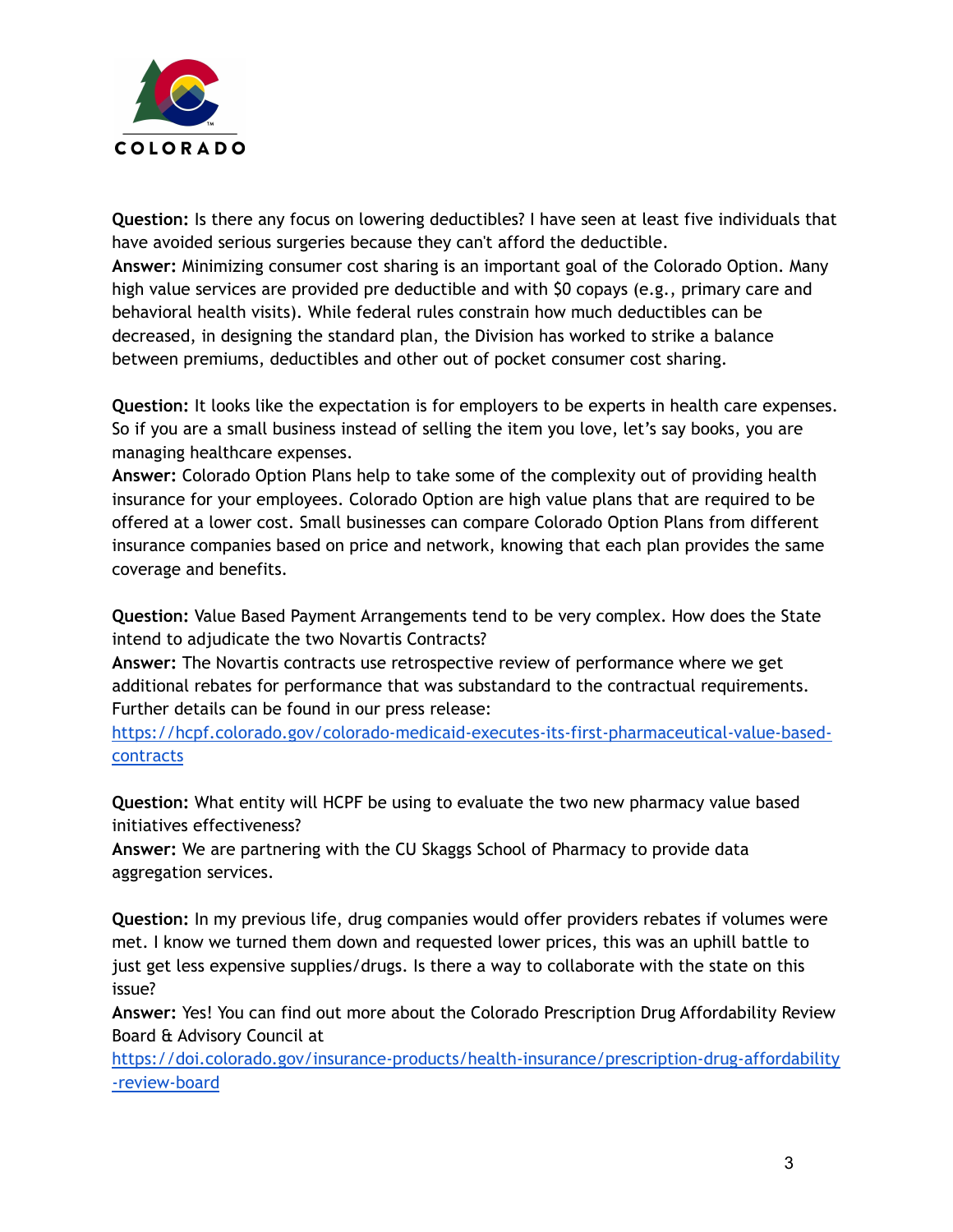

**Question:** Is there a homepage/gateway to help consumers navigate this information? How do consumers know what they should expect to pay for their medical needs? Thinking of a one-stop shopper's tool such as what CIVHC has created and updated? Call it a portal? **Answer:** Some of the carriers have digital tools or smart phone applications that help you see the procedure and your out-of-pocket based on where you go. Others may just show cost and quality indicators. Some of the tools we are trying work to get you there, but the industry ranges from being ahead to others lagging behind. We've tried some solutions like provider directories and member education.

**Question:** I manage partnerships for a pharmacy and I'm very interested in our role to help with these initiatives. How can pharmacies get involved in these initiatives in lowering overall medication costs?

**Answer:** First, if your pharmacy isn't already in our Medicaid network, please enroll today at: <https://hcpf.colorado.gov/provider-enrollment>. Second, you can partner with the state on the Colorado Prescription Drug [Affordability](https://doi.colorado.gov/insurance-products/health-insurance/prescription-drug-affordability-review-board) Review Board & Advisory Council.

**Question:** Is the provider tool available to pharmacists as well? Or how can pharmacists learn/understand this tool? To facilitate physicians use? In a clinic or hospital settings? **Answer:** The tool is intended to be used by anyone writing prescriptions in outpatient settings. The Department is establishing education and training documents which can be used by pharmacists to understand the tool. For more information, please visit our website: <https://hcpf.colorado.gov/prescriber-tool-project>

**Question:** Regarding the prescriber tool, will there be safeguards in place to prevent incentivizing prescribing cheaper but less effective or less safe medications? **Answer:** The Prescriber Tool empowers doctors and other providers prescribing medications with real-time information on prescription drug costs and affordable alternatives. The tool offers affordable alternative medications that may be effective to treat the patient's diagnosis. The provider is empowered with options and information but is still the ultimate decision-maker. Regardless of what the prescriber decides, the workflow is easier for the prescriber and delivers a better service experience for the member. In its initial phase, value-based payments and reporting would be based on using the tool to view the information; initial VBPs are not based on what medication is selected or its cost. For more information, please visit our website: <https://hcpf.colorado.gov/prescriber-tool-project>

**Question:** What is the plan for Colorado Indigent Care Program (CICP)? **Answer:** The Department is working with the [Colorado](https://hcpf.colorado.gov/colorado-indigent-care-program-stakeholder-advisory-council) Indigent Care Program (CICP) [Stakeholder](https://hcpf.colorado.gov/colorado-indigent-care-program-stakeholder-advisory-council) Advisory Council on recommendations on the future of CICP [website](https://hcpf.colorado.gov/colorado-indigent-care-program-stakeholder-advisory-council). The rules for the program are being updated to align as closely as possible with the rules for Hospital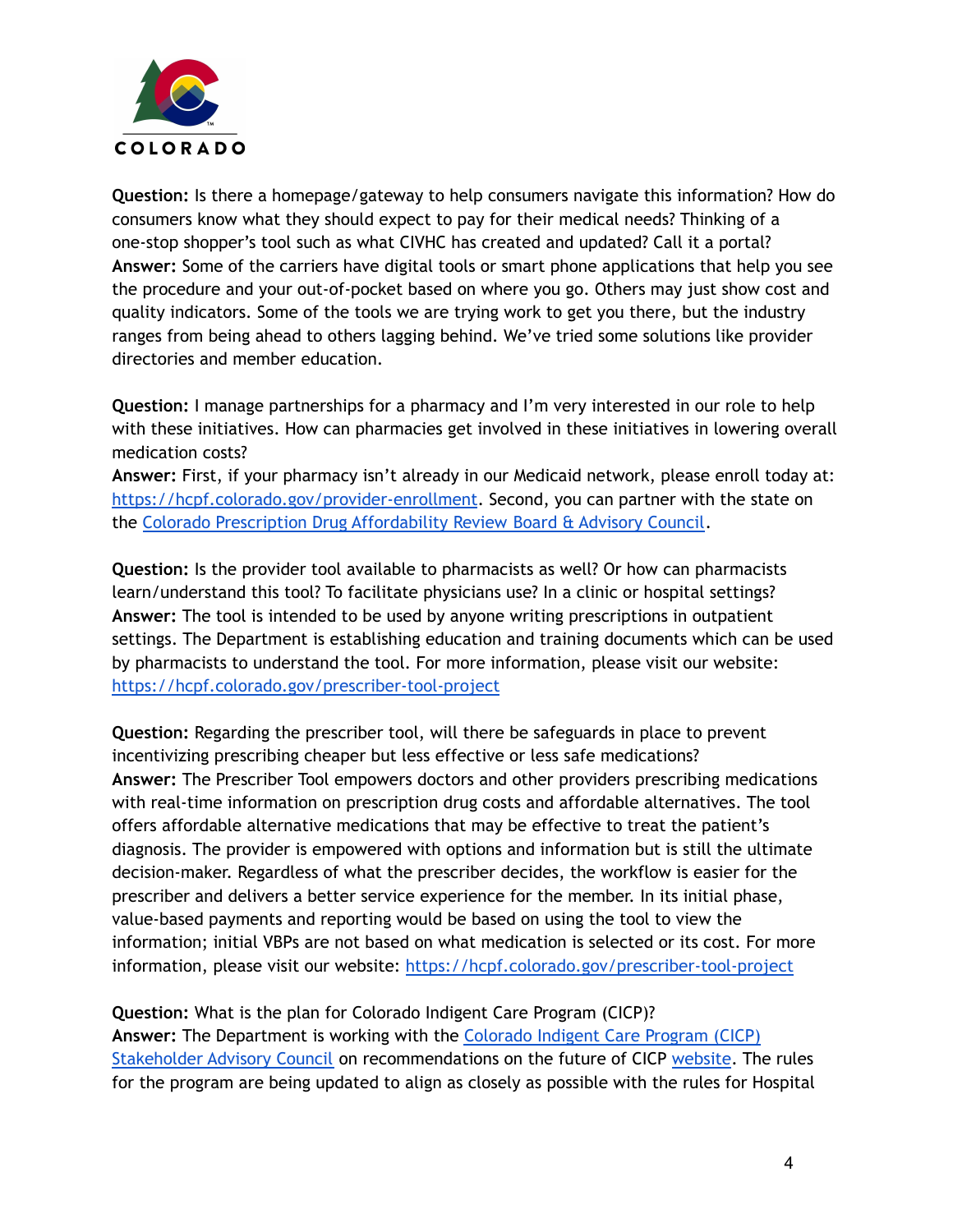

Discounted Care, as created by House Bill (HB) 21-1198, to reduce administrative burden for CICP hospitals.

**Question:** Will hospitals with less than 25 beds get scrutiny in the future? I live in Chaffee Co where the chargemaster rates are 3-4 times other areas.

**Answer:** Yes, rural hospital analysis will be published in the future. The Department is currently working on projects to examine rural hospitals (including hospitals with 25 or fewer beds) with similar price, profit and cost metrics as in the [Hospital](https://hcpf.colorado.gov/sites/hcpf/files/HospitalInsightsReport-032822.pdf) Insights Report and other reports.

**Question:** I am a little confused about this in the Medicaid or Medicare environment - why does it matter which provider a PCP refers their patient to? Don't all providers in the state get paid the same so then best care provider for that specific disease? **Answer:** No, all providers are not paid the same. Some commercial insurers already help patients receive the highest quality care at the appropriate site. We want to build off the success of commercial insurers and empower primary care providers in the Medicaid network with information about patient outcomes (quality) and affordability when they are choosing where to make referrals with the goal of our members receiving the highest quality care possible.

**Question:** Why is Colorado in the top ten on those four indicators? How did we get here? **Answer:** As described in the Cost Shift [Report,](https://hcpf.colorado.gov/sites/hcpf/files/Colorado%20Hospital%20Cost%20Shift%20Analysis%20Report-January%202020.pdf) payments to hospitals rose and hospital profits grew, without a corresponding drop in prices. The [Hospital](https://hcpf.colorado.gov/sites/hcpf/files/Hospital%20Cost%20Price%20and%20Profit%20Review%20Full%20Report_withAppendices-0810ac.pdf) Cost Price and Profit Review finds that hospitals are in a cycle of using profits to invest in market share growth initiatives, which further increases costs as well as the unfavorable impact of higher prices and larger profits.

**Question:** Super exciting about CMS. Will that partnership help improve scope for mental health providers? (for example, right now LCSWs and doctors are only able to accept Medicare. Need LPCs, LMFT, etc.)

**Answer:** At this time, we are only in the beginning stages, so this is TBD. However, this is a priority for the state as part of the state transformation collaborative.

**Question:** Is there someplace we can find a primer on "value-based payments for the layperson?" It's a pretty heavily jargoned topic and hard for the general public to wrap our heads around.

**Answer:** Value-based payments move from paying providers for the volume of care they provide to paying providers for the value that their care creates – measured by better patient outcomes and improvements in health equity. With that in mind, the federal Centers for Medicare and Medicaid Services (CMS) established goals for states intended to drive an increasing percentage of Medicaid payments into alternative payment models (or "APMs"),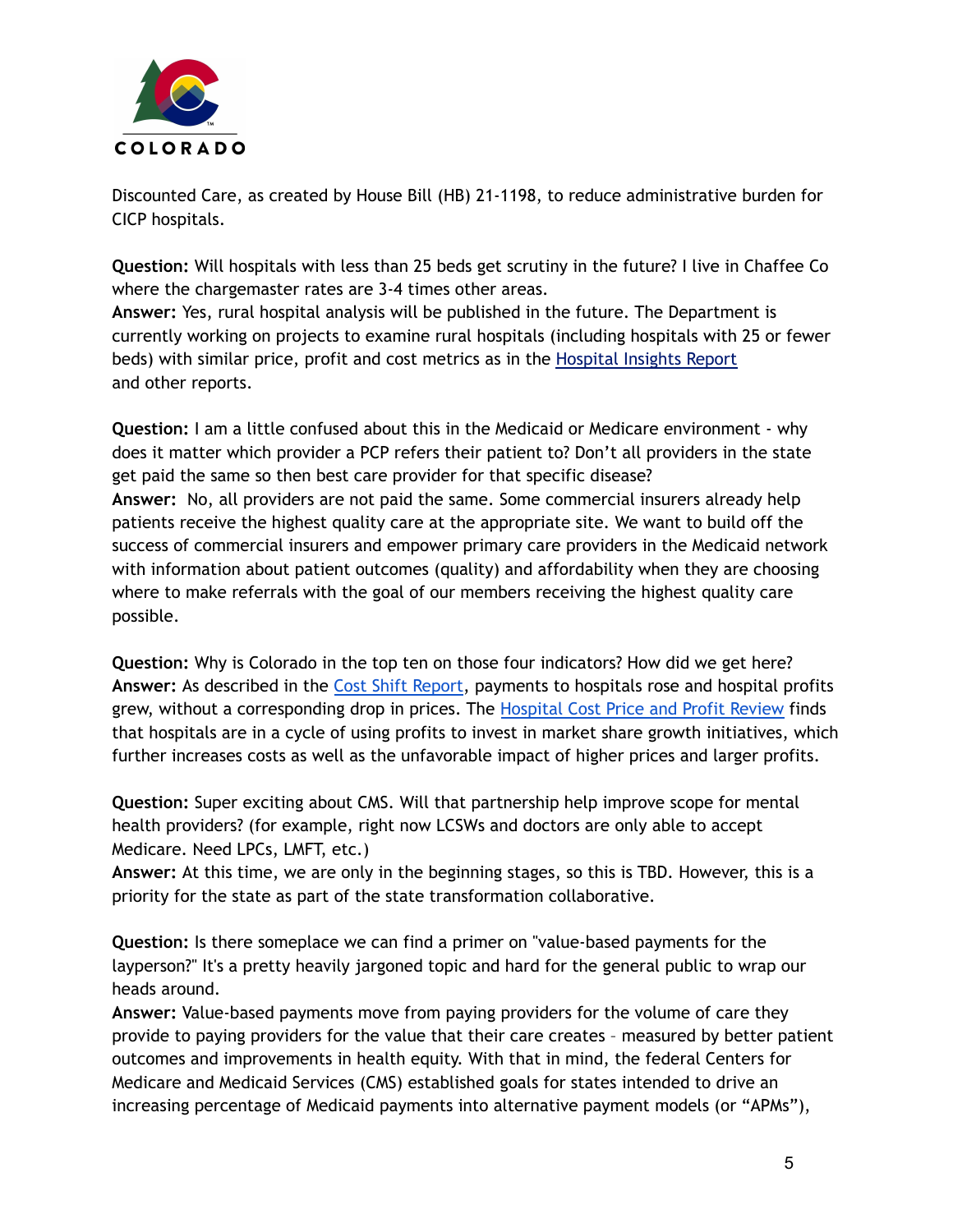

like value-based payments, and away from fee-for-service payments. This quest to move from paying providers for volume to paying providers for value or outcomes is not new - it has continued across three White House Administrations. In Colorado, the Hospital Transformation Program (HTP) is a value-based payment program. The goal of the Hospital Transformation Program is to improve the quality of hospital care provided to Health First Colorado (Colorado Medicaid) members by tying provider fee funded hospital payments to quality-based initiatives (also known as Colorado Healthcare Affordability and Sustainability Enterprise (CHASE) fees). Over the course of the five-year HTP effort, payments will reward improved quality, meaningful community engagement and better patient health outcomes. See <https://hcpf.colorado.gov/colorado-hospital-transformation-program> for more information. To read more about value-based payments within the context of Medicaid, consider: <https://www.macpac.gov/subtopic/value-based-purchasing>

**Question:** Are you seeing the CO not-for-profit large health systems provide more charity care compared to national averages?

**Answer:** No, we do not see Colorado not-for-profits providing more charity care than the national norms. In 2018, Colorado not-for-profit charity care costs as a percentage of net patient revenue are 1.4%, which is less than the national median of 1.8%. Independent hospitals and some hospital systems (Banner Health and Centura Health CHI) have higher charity care cost as a percent of net patient revenue than the national median. The remaining hospital systems have a lower charity care cost compared to the national median. For more information see page 42 of the [Hospital](https://hcpf.colorado.gov/hospital-reports-hub) Cost Price and Profit Review available on the Hospital [Reports](https://hcpf.colorado.gov/hospital-reports-hub) Hub at [https://hcpf.colorado.gov/hospital-reports-hub.](https://hcpf.colorado.gov/hospital-reports-hub)

**Question:** If time permits, I would like to ask the HCPF Experts about this: I am working with a SSI beneficiary who has LTC/DD, but wants to work full time. His employer would like to pay him \$20/hr. x 40 hours/week, which will put his income over the LTC income limit. We know the WAwD program won't work with the DD waiver until 2023. Why won't Health First CO allow him to utilize 1619b Medicaid in conjunction with LTC, allowing him to earn up to the 1619b income limit, which is much higher?

**Answer:** An individual who is eligible for SSI, even under 1619B status, can be eligible for Long Term Care 300% Medicaid under the Home Community Based Services waivers as long as they have a current level of care assessment. No application is needed but they do need to contact their eligibility site that their circumstances have changed to need services in order to start the referral process with the case management agency. If they have a case management agency and have already been assessed to meet level of care, this information needs to be sent to the eligibility site. We have this in our rules at 8.100.7.B.1

8.100.7.B. Persons Requesting Long-term Care through Home and Community Based Services (HCBS) or the Program of All Inclusive Care for the Elderly (PACE)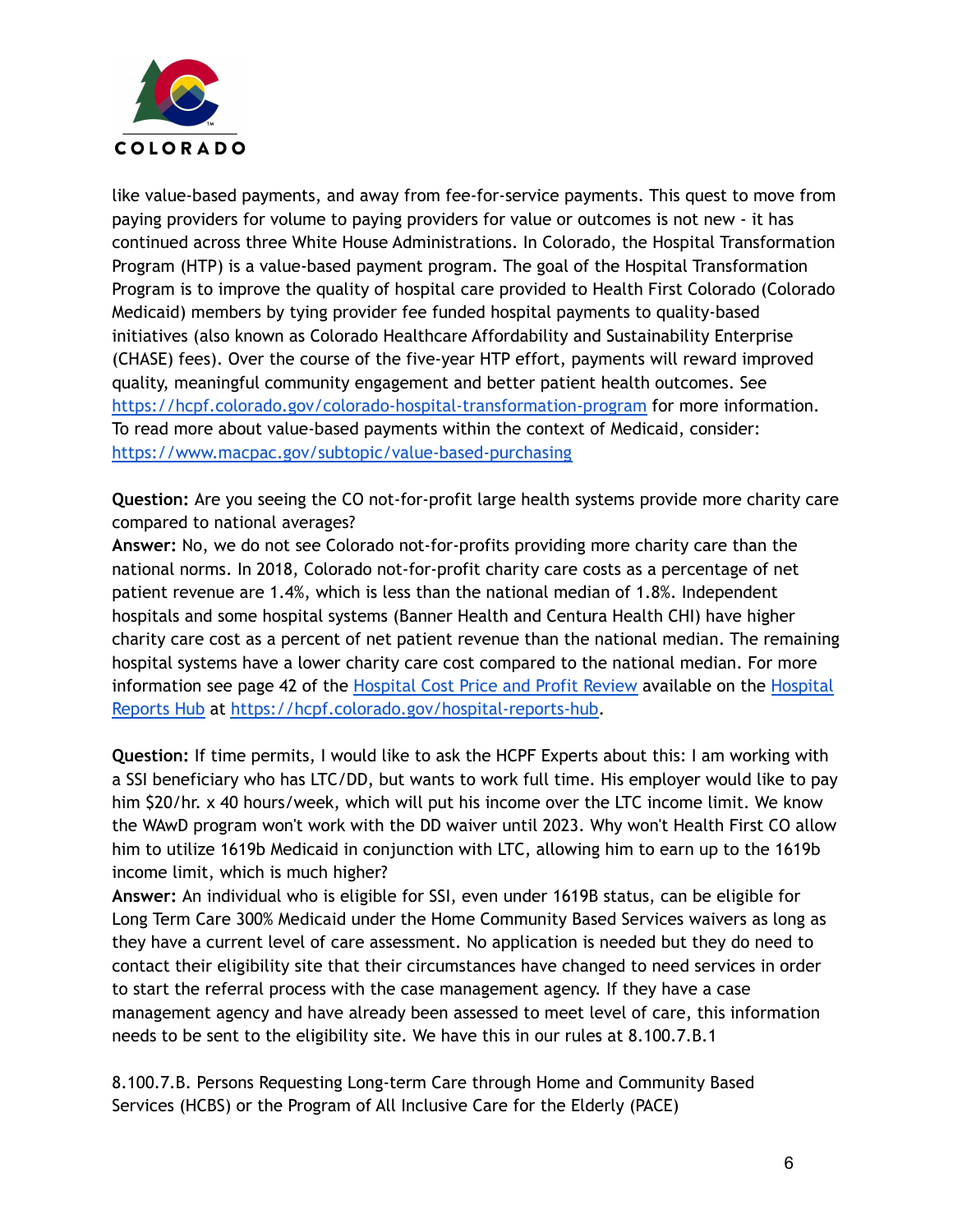

1. HCBS or PACE shall be provided to persons who have been assessed by the Single Entry Point/Case Management Agency to have met the functional level of care and will remain in the community by receiving HCBS or PACE; and

a. are SSI (including 1619b) or OAP Medicaid eligible; or

b. are eligible under the Institutionalized 300% Special Income category described at

8.100.7.A; or

c. are eligible under the Medicaid Buy-In Program for Working Adults with **Disabilities** 

described at 8.100.6.P. For this group, access to HCBS:

i) Is limited to the Elderly, Blind and Disabled (EBD), Community Mental Health

Supports (CMHS), Brain Injury (BI), Spinal Cord Injury (SCI) and Supported

Living Services (SLS) waivers; and

ii) Is contingent on the Department receiving all necessary federal approval for the

waiver amendments that extend access to HCBS to the Working Adults with

Disabilities population described at 8.100.6.P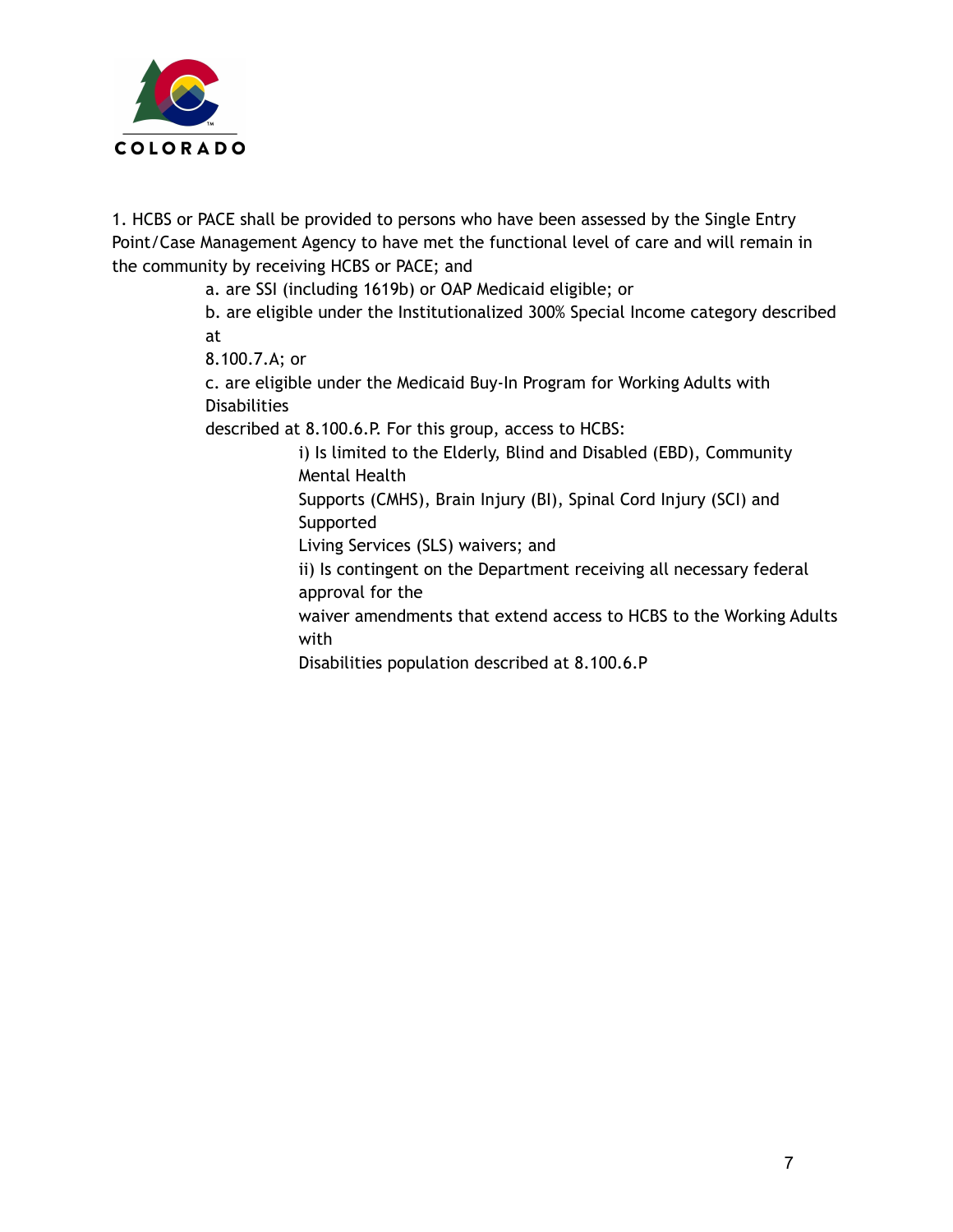

### **Behavioral Health Transformation**

**Question:** Can you please expand the opportunities for Medicaid recipients to receive detox more than one time every 30 days? We are seeing so many individuals who are willing, courageous and ready for treatment who go through medicaid funded detox … these individuals then attempt to get into treatment without any beds available! Then when there are beds available, these individuals are required to go back through Medicaid funded detox which is required prior to intake but they cannot do this due to your rule of only one detox every 30 days. Can you please update this archaic rule that doesn't work in actuality or reality?

**Answer:** Medicaid does not have a rule limiting detox to once every 30 days. Medicaid does not require an individual to go through detox prior to intake for residential or inpatient treatment.

**Question:** Any activity or movement to fund Community Integrated Health Services using Community Paramedics, Treatment in Place/Treat and Release for EMT and NEMT services, and funding for mobile crisis response units? Very impressive numbers. I hope it really improves availability and accessibility and affordability of behavioral health. **Answer:** The Department has continued the work that led to the formation of Community Integrated Health Care Service (CIHCS) licensure through multiple efforts. The Community Paramedic provider network was engaged through work with the Medicare payment model (the Emergency Triage Treat and Transport or "ET3" program) with Colorado Medicaid participation in all planning and state-wide alignment meetings. The Secure Transport benefit (based on Colorado legislation to allow Behavioral Health transport to appropriate locations besides Emergency Departments) is currently in development and will be implemented in 2023. Utilizing a planning grant through the American Rescue Plan Act (ARPA), the Department is assessing Behavioral Health Mobile Crisis Response in Colorado and intends to develop a benefit that strengthens and expands the current efforts across the state. In recognition of the intersections of these initiatives, the Department has created a Wraparound Unit within the Special Projects section of the Population Health Division in the Health Programs Office to assure alignment and assure continued activity in this space.

**Question:** Can you please share the distinction between OBH and the BHA? **Answer:** Starting on July 1, 2022, the Office of Behavioral Health will consist of the Mental Health Institutes (MHIs) at Pueblo and Fort Logan as well as Forensic Services. We anticipate that this name will change to better reflect the scope of the MHIs and Forensic Services teams. The Community Behavioral Health programs (the other part of the current OBH) will move into the Behavioral Health Administration (BHA). These are the statewide services that are funded through [SAMHSA](https://www.samhsa.gov/) block grants, general funds and other initiatives aimed at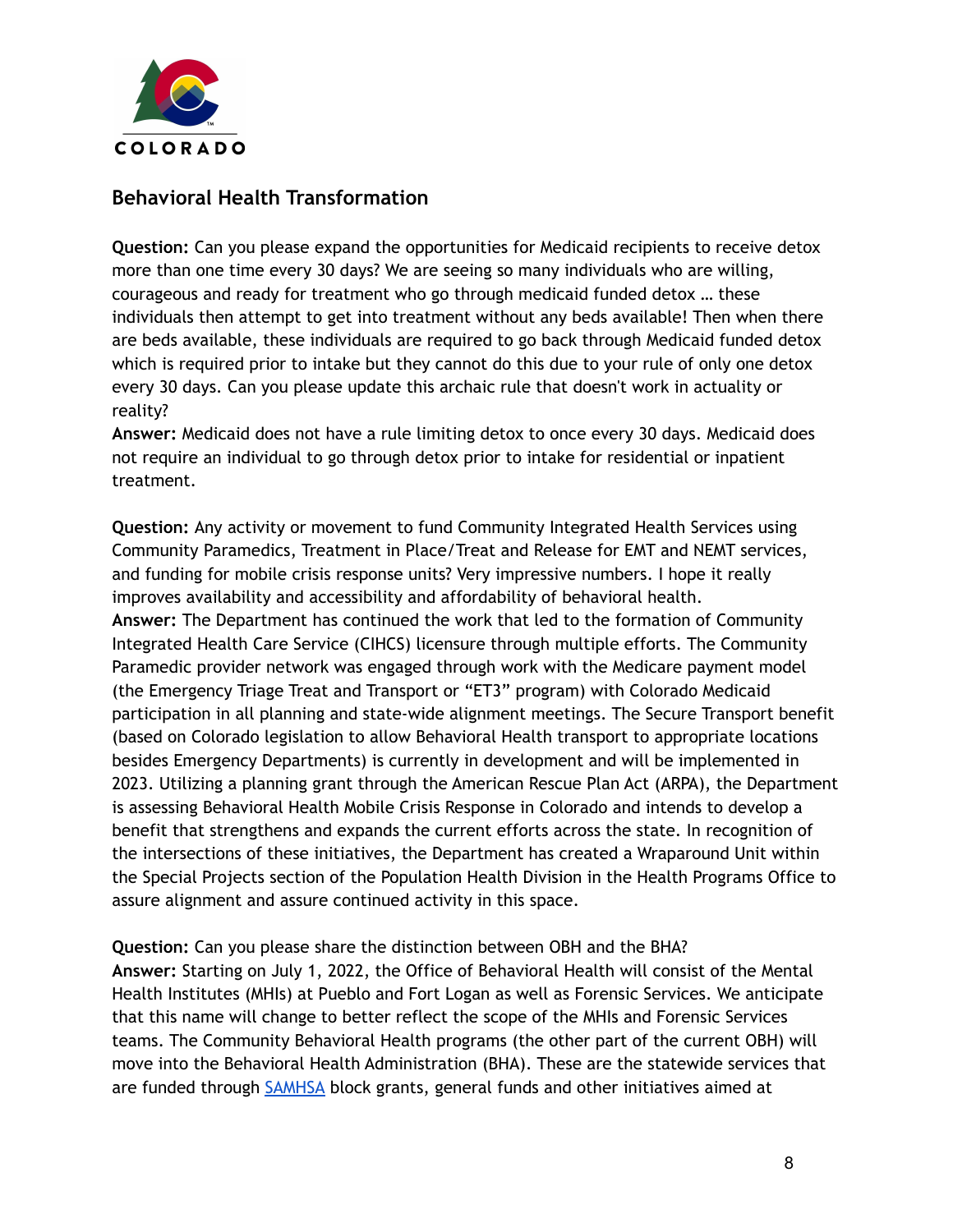

community behavioral health statewide services, indigent or under-insured services, and programs aimed at capacity expansion and innovation. These programs will be integrated into the other functions of the BHA.

**Question:** Can HCPF point us to research supporting the efficacy of medical and behavioral health professionals referring out to non-clinical community supports (such as the peer supports mentioned)?

**Answer:** Community health workers and peer support programs are so important for recovery, which is where people spend most of their time when they move on from needing acute level services. We know these help keep people safe and keep people well. [House](https://leg.colorado.gov/bills/hb22-1281) Bill 1281 would set up the community behavioral health-care continuum gap grant with \$90 million. The grant program would be available to local governments, community-based organizations and nonprofits for "programs and services along the behavioral health-care continuum" for children, youth and family-oriented behavioral healthcare. This bill would help support these workers and put patients first. Some research you may consider include: <https://mental.jmir.org/2020/6/e15572>; <https://link.springer.com/article/10.1007/s11606-016-3922-9>;

[https://www.annualreviews.org/doi/pdf/10.1146/annurev-publhealth-040119-094247;](https://www.annualreviews.org/doi/pdf/10.1146/annurev-publhealth-040119-094247) or <https://mental.jmir.org/2020/4/e16460>.

**Question:** Are there efforts within the behavioral health system to cohesively collaborate with entities with aligned priorities like public health, education, primary care, etc? **Answer:** Absolutely. That's one reason Behavioral Health Administration (BHA) Commissioner Medlock is doing the tour. We are looking for creative partnerships to solve the problems in our system.

**Question:** How does an agency connect with you to participate in this tour? **Answer:** Please reach out to Equity & Community Engagement Director René Gonzalez at [rene.gonzalez@state.co.us](mailto:rene.gonzalez@state.co.us). You may also visit the statewide tour website at cdhs.colorado.gov/bha-statewide-tour

**Question:** We are finishing up a pilot study on integrated primary care and have found that the IT departments in health systems are a huge barrier to successfully rolling out this approach. What strategies are you building into this plan to encourage IT departments to be willing to pilot these efforts?

**Answer:** HB [22-1302](https://leg.colorado.gov/bills/hb22-1302) which passed this session, provides grant funding for integrated primary care practices. The funding is allowed to be used to address IT systems including electronic health record systems (EHRs). The state continues to inform our federal partners about the significant barriers regarding the regulations for substance use disorder data and how it negatively impacts patient care.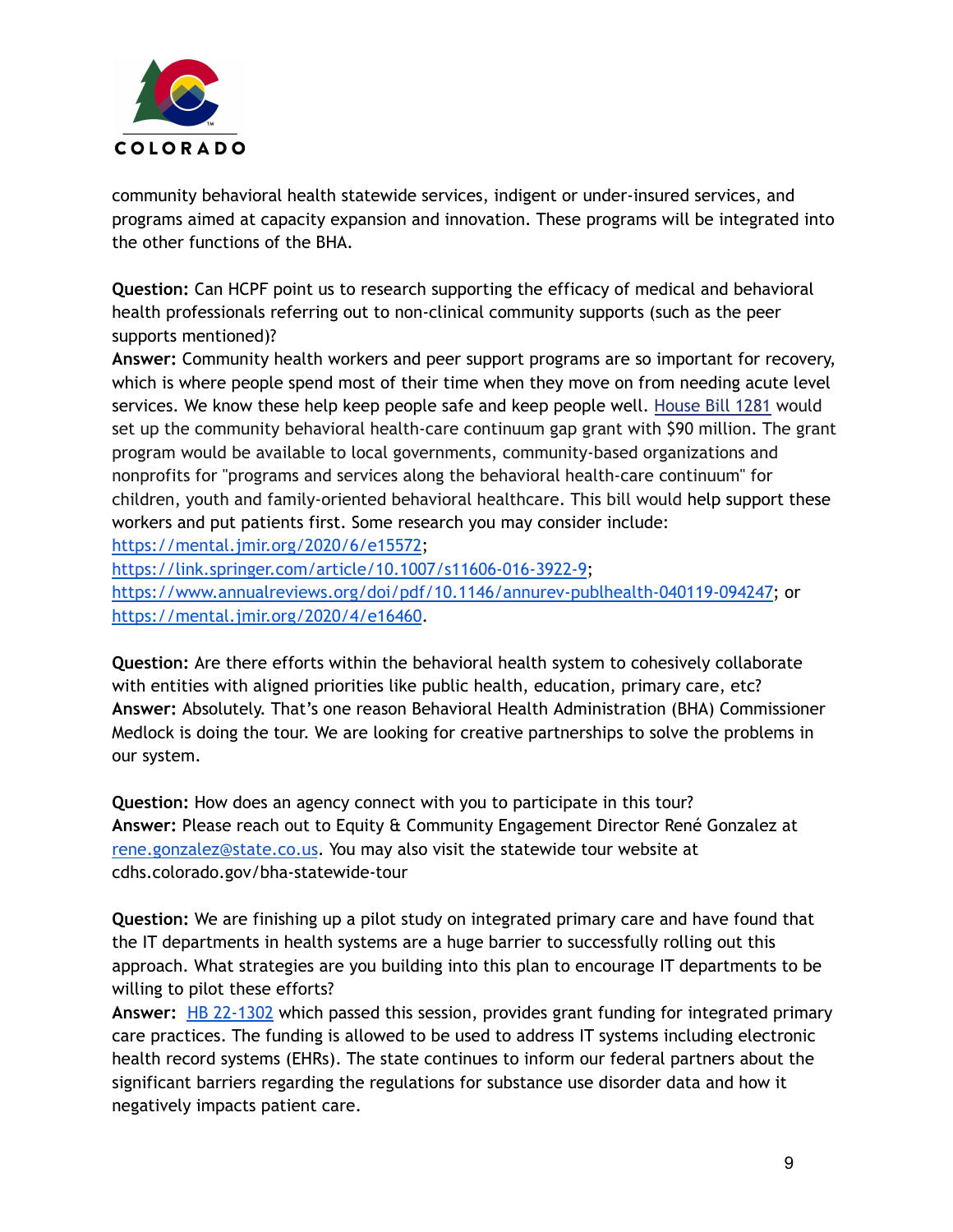

**Question:** When will the application process begin for the co-chaired position by someone with lived experience?

**Answer:** The application process begins one week after the passage of the BHA bill, [HB](https://leg.colorado.gov/bills/hb22-1278) [22-1278.](https://leg.colorado.gov/bills/hb22-1278) Applications are already out.

**Question:** What is the administrative and program cost of implementing the BHA, HB 22-1278? **Answer:** The published fiscal note can be found [here](https://leg.colorado.gov/sites/default/files/documents/2022A/bills/fn/2022a_hb1278_00.pdf). Updated versions of the HB 22-1278 Fiscal Impact may be contained on the HB 22-1278 page on the Colorado General Assembly website: <https://leg.colorado.gov/bills/hb22-1278>

**Question:** How will the State address services to individuals with intellectual and developmental disabilities and comorbid mental health concerns? **Answer:** The State has committed American Rescue Plan Act (ARPA) funding and resources to providing training to practitioners to help them feel more prepared to serve individuals with co-occurring behavioral health and intellectual and developmental disabilities. The State is also considering the specialized needs of people with intellectual and developmental disabilities as we look to resolve gaps in the continuum of care.

**Question:** How does the behavioral health administrative services organization (BHASO) align with the existing RAE - BH structure and service delivery system? **Answer:** The regions for the BHASOs will be aligned with the RAEs and the agencies are expected to work closely together. The BHASOs and RAEs will have a number of shared responsibilities like data reporting, building behavioral health networks, and coordinating care for clients and with providers. The BHASOs will focus on BHA funding that supports uninsured Coloradans and supports system capacity. The RAEs will continue to administer the state's behavioral health Medicaid benefit, serving Health First Colorado members.

**Question:** What are some examples of programs that will remain in their "home agency" (as noted under the agency agreements Dr. Medlock mentioned)? **Answer:** Examples include programs in Colorado Department of Education that are tailored to partnership with school districts on increasing resilience in youth or housing voucher programs in Department of Local Affairs that are for populations with behavioral health conditions but the program itself is focused on housing and requires nuanced expertise in housing. The BHA will work in close partnership with these agencies to ensure a shared strategy and approach and can become a resource and advocate for the programming.

**Question:** How will BHA and HCPF hold the state's CMHCs accountable for providing timely services to meet community needs?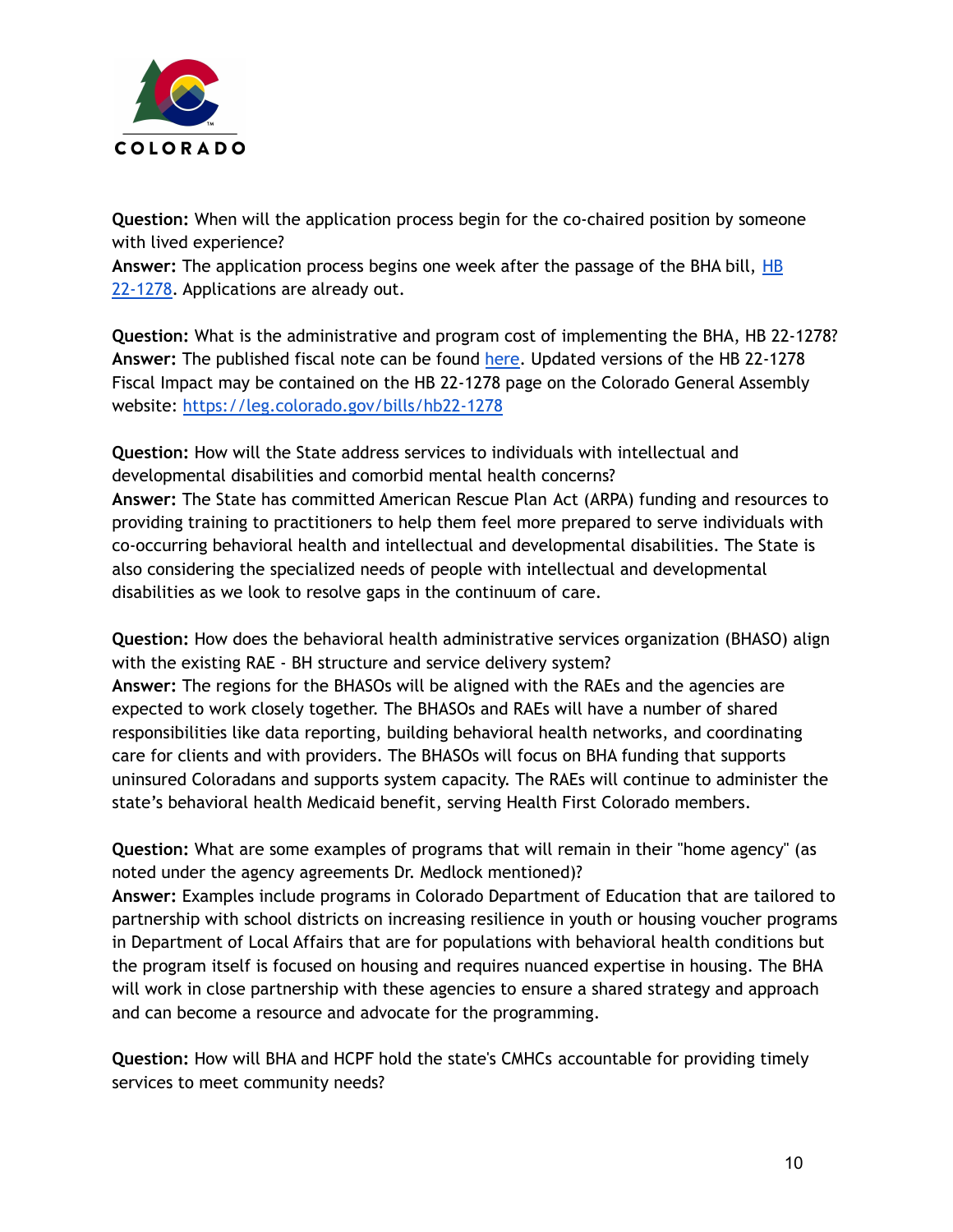

**Answer:** We are working to increase oversight in four areas: (1) new cost reports to calculate new reimbursement rates to be used in the capitated rate models; (2) a universal contract that would connect payments to safety net services; (3) value-based payments; and (4) reducing administrative burden to CMHCs while increasing meaningful accountability to outcomes. The BHA with HCPF and other agencies will also be working to enhance standards for licensure with tiered accountability measures through the implementation of the safety net (as part of the implementation of our Plan to Expand and Strengthen the Behavioral Health Safety Net, in alignment with [Colorado](https://leg.colorado.gov/bills/sb19-222) State Senate Bill 19-222, which includes expanding the behavioral health provider network).

**Question:** How will you address the bureaucracy/reimbursement issues that discourages providers from taking Medicaid?

**Answer:** The universal contract is designed to be a new payer-provider contracting tool to establish expectations across CMHC providers, including driving accountability for key deliverables such as treating the most complex patients, meeting community needs and other essential stakeholder interests. The universal contract for safety net providers will help make sure that the new Behavioral Health Administration, HCPF and CDHS (as well as other state agencies) are able to hold providers accountable to the same standards and expectations while also providing more consistency from a payer perspective. Work teams to create and negotiate these universal contracts are already established.

**Question:** Where are the new 64 beds that Michelle mentioned? CO needs more structured housing for SMI patients.

**Answer:** The 64 beds will be at the Colorado Mental Health Institute at Fort Logan (in Denver), but we are working on increasing beds across the state.

**Question:** The new older Americans update bill has a section of a "high level" master committee for the departments that are key to senior needs. What is the status of this committee?

**Answer:** This refers to the Advisory [Committee](https://cdhs.colorado.gov/our-services/older-adult-services) to the Office of Adult Aging and Disability [Services](https://cdhs.colorado.gov/our-services/older-adult-services) and the Division of Aging and Adult Services. Following the recent signing of the bill, we will be working with our peer agencies to pull this advisory committee together (this would include staff from HCPF, CDPHE, DOR, CDLE, and transportation) to assist us in identifying needs of the aging community.

**Question:** The co-responder programs are so amazing. One of the biggest barriers in rural communities is cost for the program compared to numbers served. How will this plan support rural communities with co-responder program? Can you point me to that information? **Answer:** HB 22-1214 [Behavioral](https://leg.colorado.gov/bills/hb22-1214) Health Crisis Response System makes it clear that individuals experiencing disabilities must be served. It's not data but IT departments.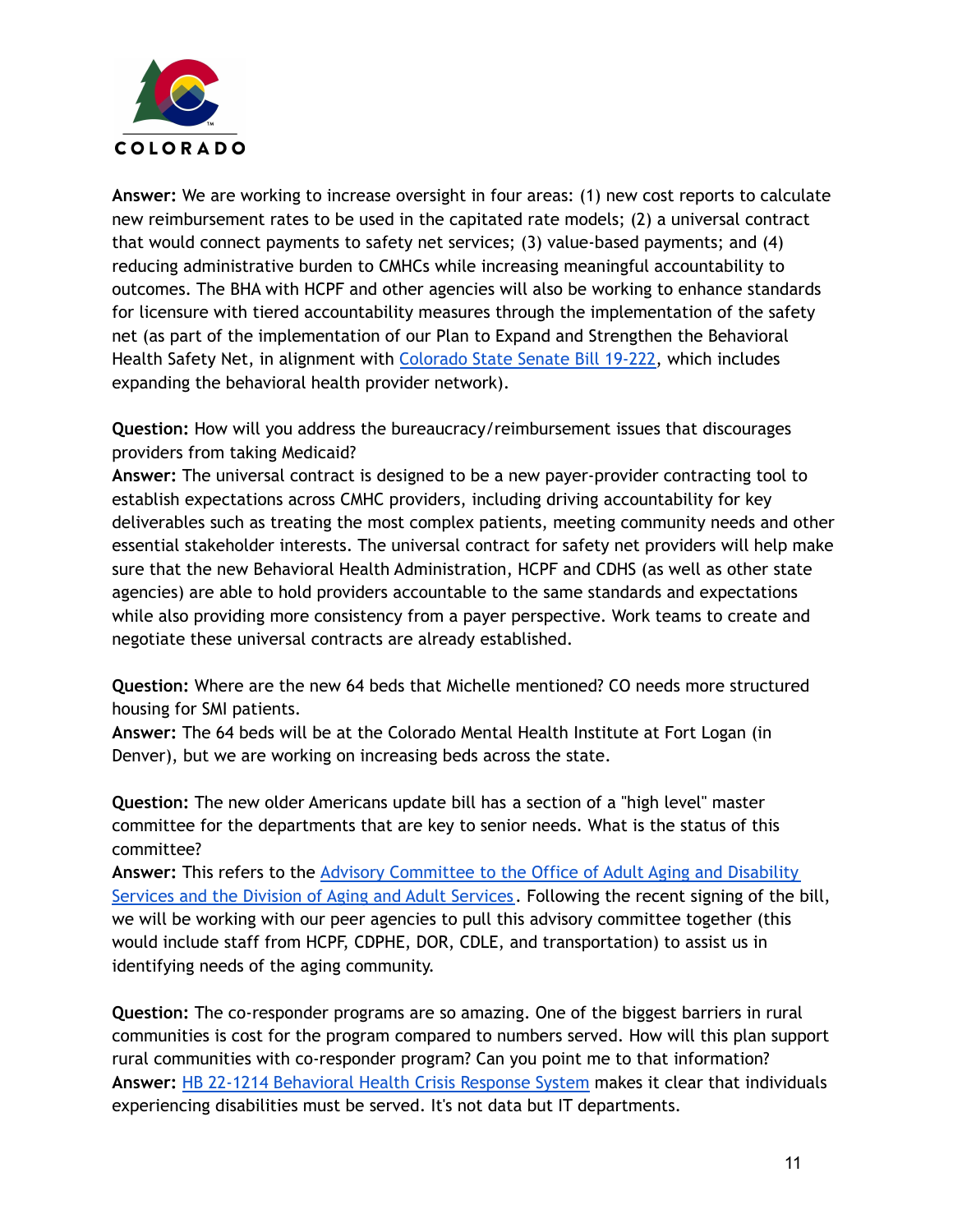

**Question:** When rate setting for behavioral health care providers, are these rates aligned with a national compensation model? I'm curious to know how the patient voice and experience was incorporated into both behavioral health policy and physical health? **Answer:** Several issues affect rate setting for behavioral health providers, including federal antitrust laws and the use of a managed care system for behavioral health care services in Colorado. Federal antitrust laws are complicated; however, in general, it is important to recognize that behavioral health providers are the sellers of services. If RAEs publicly release fee schedules, in theory that information would give the sellers of services the ability to artificially inflate rates or allow other payers to collectively depress rates. Both would be violations of the law. From a policy perspective, we want high quality, affordable services that benefit Health First Colorado (Colorado's Medicaid program) members. Sharing rate information would make that goal less achievable. Under a managed care system, the managed care entity receives broad parameters for its operation. The Department contractually requires that the Managed Care Entity (MCE) meet certain network adequacy standards and that the MCE pay for services within the range of an actuarially sound risk corridor. Those actuarially sound rates are set based on historic utilization, national benchmarks and trends, and public policy adjustments. It's up to the MCE to figure out how to contract within those parameters and if they don't the MCE is at risk. The MCE could be forced to pay back money or could even lose the contract.

**Question:** Could you outline some of the accountability metrics that will be used to ensure equitable outcomes? What do the community-based partnerships look like? **Answer:** Some of the accountability metrics to ensure equitable outcomes include:

#### **● Ensure equitable outcomes:**

Accountability metrics will ensure equitable outcomes by monitoring effectiveness by sub-population with a focus on those with existing disparities. Additionally, it is critical that standards are improved in demographic data collection to reduce disparities as a result of under-representation in key accountability metrics. Specific measures may include access to care, quality of service and satisfaction at an individual level. The specific measures remain under development and will be tied to standards as well as payment for providers.

#### **● Community Partnerships:**

The BHA has new and dedicated positions working to ensure there is collaboration with local and county government and community stakeholders. Community based partnerships will take on many forms, however all will be grounded in the key goals of bringing regional voices to the state through active engagement (through the Advisory Council and BHA resources targeted at cross-sector partnership). Additionally, the BHA can serve as a convener to bring key partners together within a community to address specific concerns, patterns and support a cross-section solution.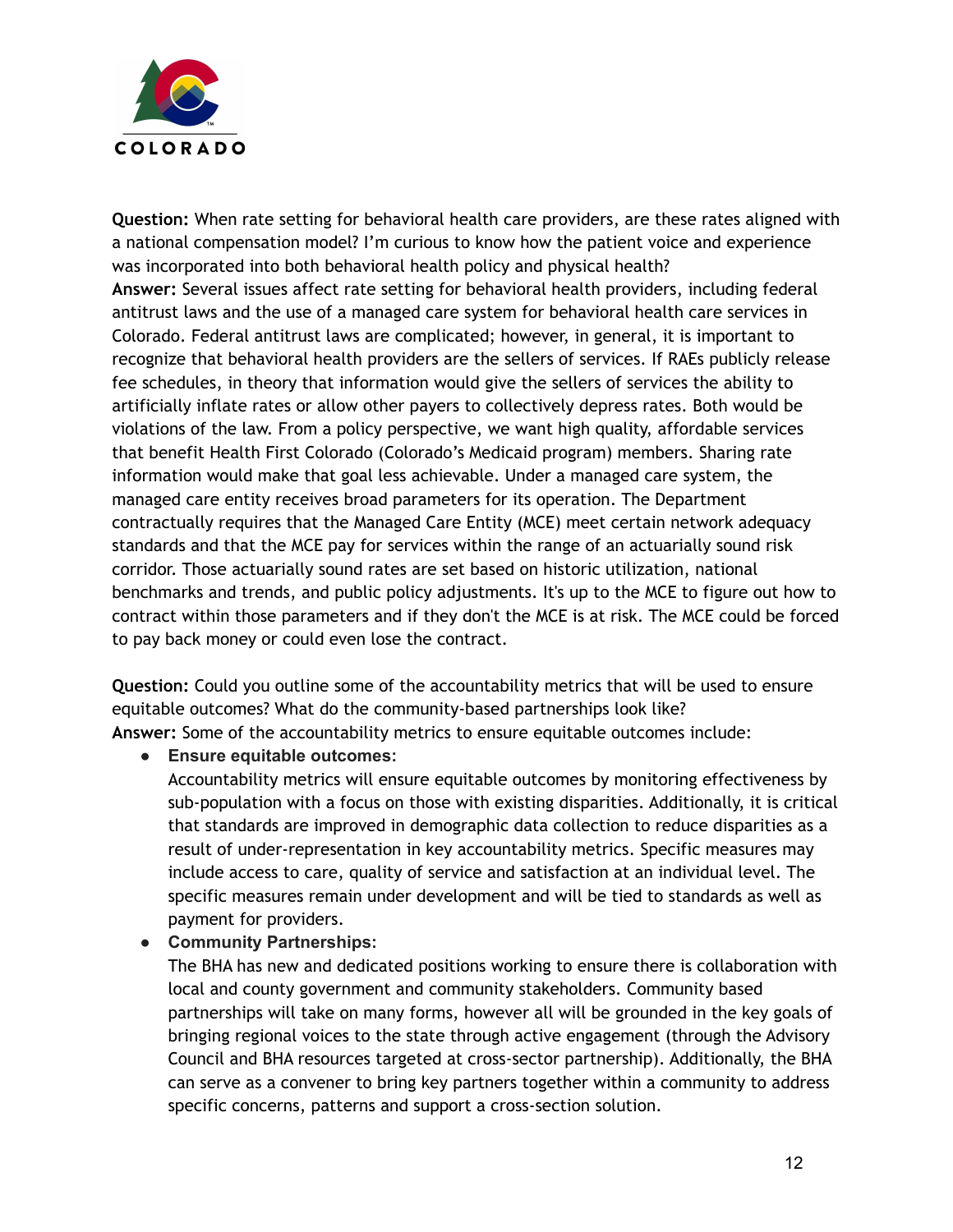

**Question:** Are we addressing the "affordability" of obtaining a medical or mental health education?

**Answer:** The Department of Health Care Policy & Financing (HCPF) recently participated in a grant program to increase the workforce through providing free online training and skill enhancing services to persons working in non-medical home care services, personal care, homemaker and In-Home Support Services to the elderly and disabled Medicaid community. HCPF had successful outcomes for the 66 participants demonstrating increased skill and efficiency, increased employee morale, and increased learning retention from training. Since this small pilot (six months) proved so successful, we are looking to replicate it and increase the reach of the model through American Rescue Plan Act funding.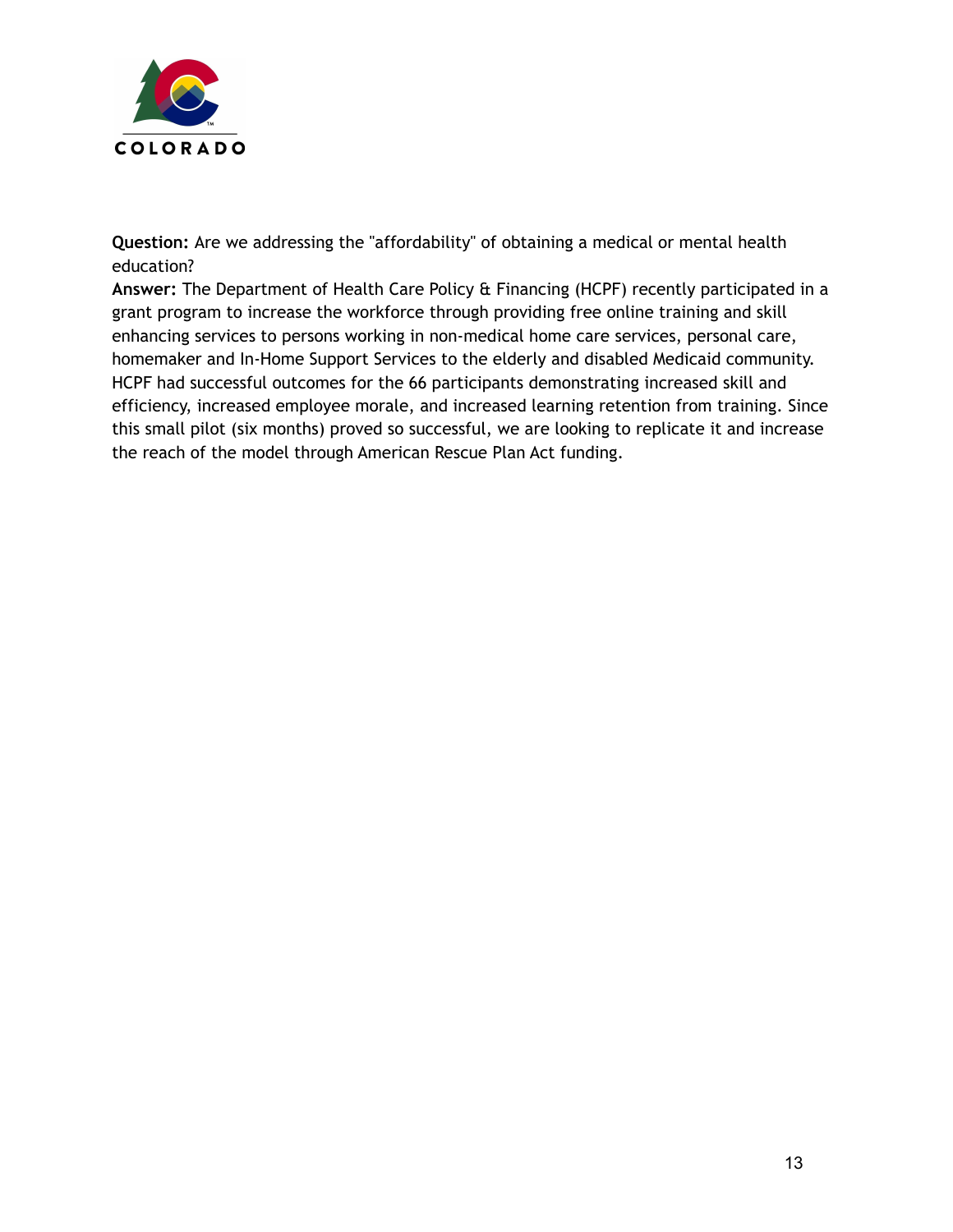

## **March 31, 3-4:50 Hospital Insights Report Findings**

**Question:** How does the amount of hospital community benefit compare to the value of the hospital's tax exemption?

**Answer:** The Department has done a high level analysis on the value of a hospital's tax exemption and these estimates are within the Hospital Community Benefit and [Accountability](https://hcpf.colorado.gov/sites/hcpf/files/2022%20Hospital%20Community%20Benefit%20Accountability%20Report%20with%20Key%20Findings.pdf) [Report.](https://hcpf.colorado.gov/sites/hcpf/files/2022%20Hospital%20Community%20Benefit%20Accountability%20Report%20with%20Key%20Findings.pdf) Unfortunately, there are challenges with understanding a hospital's true community benefit to make these comparisons. The data shows what hospitals expended on community benefit activities, but doesn't show if these community investments are actually benefiting the community and that there is a return coming back into the community from what the hospital invests. Another thing to keep in mind, profits from tax-exempt hospitals are after they have made community investments and have covered underpayments from Medicaid and Medicare.

**Question:** Why are you ignoring the HB19-1176 taskforce report, which showed single payer covers everyone, saves billions and assuages social issues as compared to what we have now and a public option system? It is a win-win-win solution. It was a bipartisan bill that showed the way forward. It is completely in your purview--state initiated bill and report. **Answer:** We are not ignoring HB19-1176. The Colorado School of Public Health issued a [report](https://pagosadailypost.com/wp-content/uploads/2021/09/21-HB1176-Health-Report.pdf) that showed a single payer model would bring value to the system. However, the comparison was missing some very big factors; for example, Medicaid today has minimal co-pays to enable access to health care for low-income Coloradans; the model of the report didn't take that account and would've increased those co-pays. More nuanced and detailed research will better enable future policy considerations. The report findings were also presented to the Joint Committees before HCPF's SMART Act hearing, which gives the Legislature an opportunity to consider next steps as well.

**Question:** There seems to be a lot of focus on hospital transparency, but what accountability is placed on payers?

**Answer:** Colorado House Bill 22-1285 Prohibit [Collection](https://leg.colorado.gov/bills/hb22-1285) Hospital Not Disclosing Prices would include opportunities for both hospitals and carriers to use the information to consider price reductions. Additionally, the bill allows the Colorado Department of Public Health & Environment (CDPHE) to consider whether the hospital is or has been in compliance with federal hospital price transparency laws during the license renewal process. Under related federal regulations for insurance carriers price [transparency,](https://www.cms.gov/healthplan-price-transparency/plans-and-issuers) beginning July 2022 most group health plans and issuers of group or individual health insurance are required to disclose pricing information including in network rates for all covered items and services and allowed amount for out-of-network providers. This price information from carriers in addition to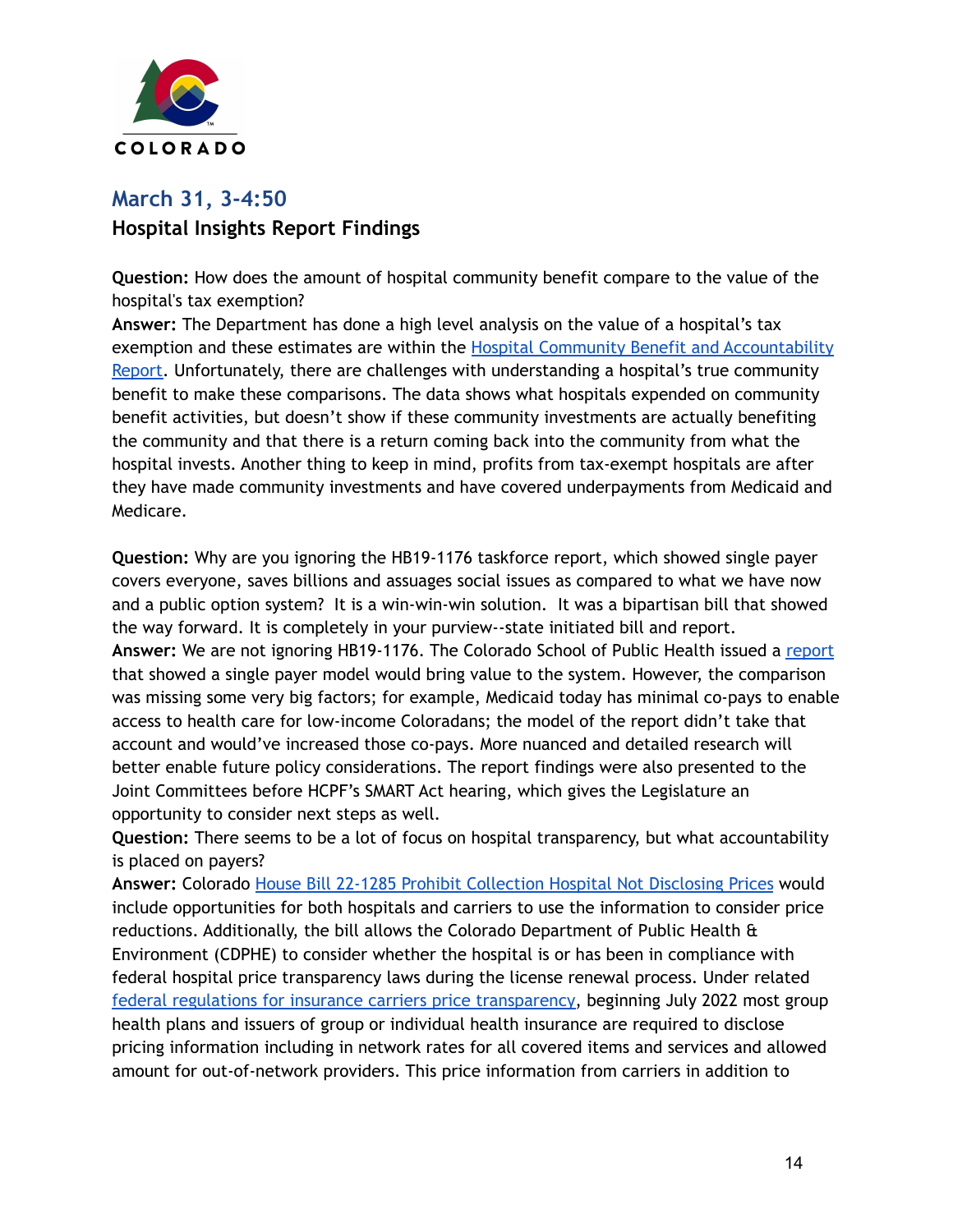

hospital prices will bring transparency to consumers' health care prices and allow for analysis to inform policy decisions.

**Question:** I struggle to understand the emphasis on hospital prices? This was relevant when payor contracts were based on "percent of billed charges", but today few, if any, reimbursement methodologies are based on prices. Don't payors (Medicare, Medicaid, commercial) also have accountability for the rates they pay for hospital services? **Answer:** THospital prices represent the largest component of health care costs and the second biggest driver of health care cost increases. The prices that are being examined are the ones being paid by carriers, which are financed by employer and consumer premiums. It is the actual contractual price, not charges from hospitals' chargemasters. Moreover, we have seen Colorado hospital prices paid by commercial carriers and borne by employers and consumers continue to increase even though Medicaid's reimbursement has improved and the number of uninsured Coloradans has decreased by half. The result is higher hospital profits and reserves.

**Question:** The corporatization of health care threatens the delivery of culturally responsive care which is critical to reducing health disparities.

**Answer:** All of us have to do our part in bringing more cultural competencies - hospitals, doctors and payers. In Colorado, the Hospital Transformation Program (HTP) is a value-based payment program with hospitals. The goal of the HTP is to improve the quality of hospital care provided to Health First Colorado (Colorado Medicaid) members by tying provider fee funded hospital payments to quality-based initiatives (also known as Colorado Healthcare Affordability and Sustainability Enterprise (CHASE) fees). Over the course of the five-year HTP effort, payments will reward improved quality, meaningful community engagement and better patient health outcomes. This includes projects on health care disparities and reporting race, ethnicity and language data so that we can identify and address health disparities. See <https://hcpf.colorado.gov/colorado-hospital-transformation-program> for more information.

**Question:** Given UC Health receives considerable funding as a public educational institution and is a quasi state entity, what pressure can be put on them to use their reserves for community benefit? The level of profit being earned by these hospital systems, but especially UC Health, are shameful and seem almost criminal.

**Answer:** The **[Hospital](https://hcpf.colorado.gov/hospital-reports-hub) Insights Report** found that the hospitals in the UCHealth system reported 10.1% total profits in 2020 and the larger health system reported 17.4% total profits from January through September 2021. The **Hospital Insights Report** is on our [Hospital](https://hcpf.colorado.gov/hospital-reports-hub) [Reports](https://hcpf.colorado.gov/hospital-reports-hub) Hub website: <https://hcpf.colorado.gov/hospital-reports-hub> and includes policy considerations as well as potential next steps.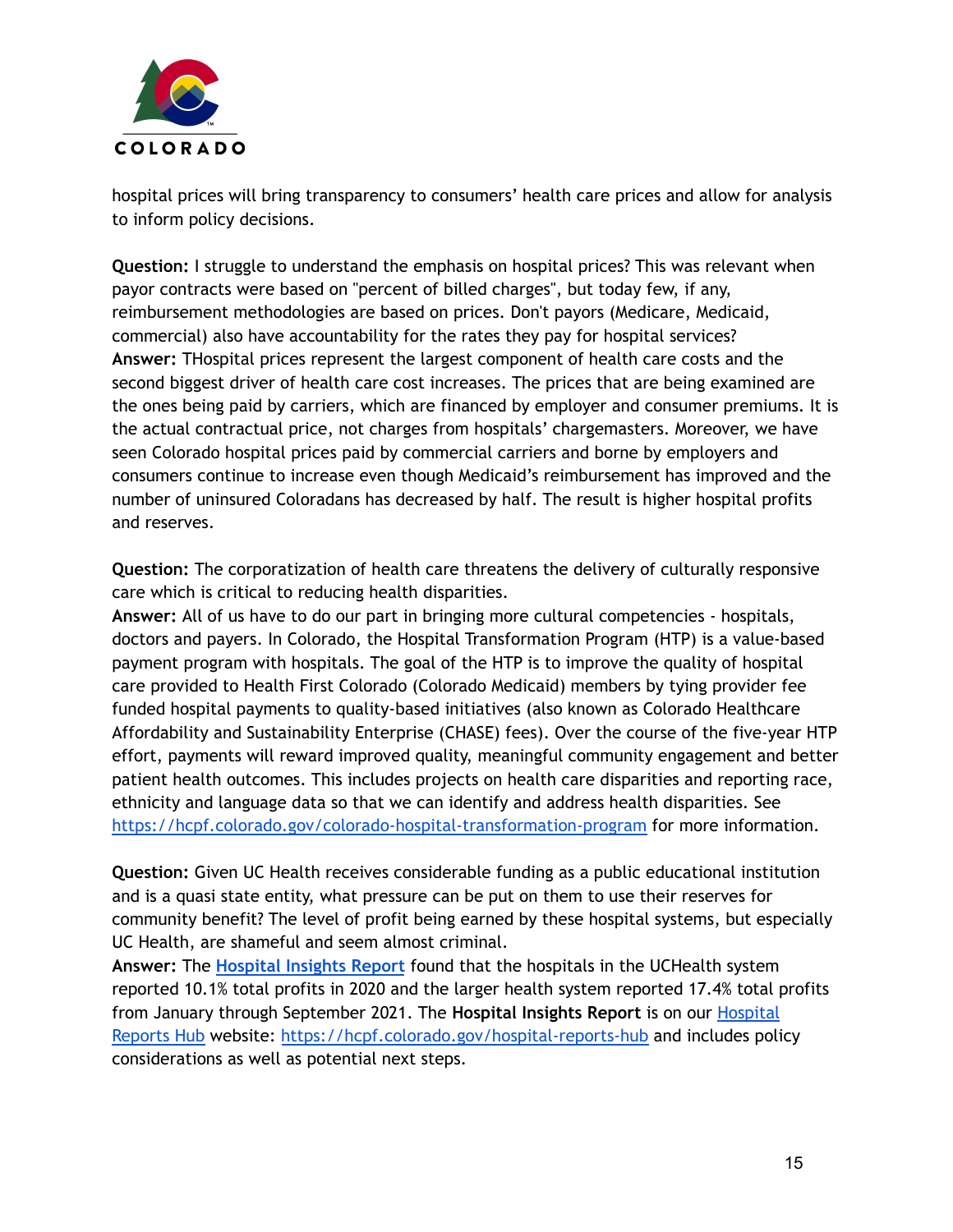

**Question:** Can you discuss how Colorado Medicaid reimburses more than the Medicare amount, despite the federal upper payment limit (UPL)? I've had colleagues from other states ask this and I've struggled to answer it.

**Answer:** The federal UPL requires that Colorado Medicaid cannot pay more than Medicare payment principles, but does not specify that Colorado Medicaid can only pay the Medicare rate. Through the Colorado hospital provider fee, the approved UPL is the cost of providing care to Medicaid recipients. When we look at the data, we see that Colorado Medicaid reimburses better than Medicare.

**Question:** What about members served annually for hospitals as a comparative? **Answer:** Thank you for the feedback. Payer mix comparisons are included within the Department's Hospital [Expenditure](https://hcpf.colorado.gov/sites/hcpf/files/2022%20Hospital%20Expenditure%20Report%20with%20Key%20Findings.pdf) Report. We can consider providing more granular utilization information in future publications and reports, as available.

**Question:** If hospital costs in Colorado were at the national average, how much money would Coloradans save?

**Answer:** The Department estimated 2018 savings within the [Hospital](https://hcpf.colorado.gov/sites/hcpf/files/Hospital%20Cost%20Price%20and%20Profit%20Review%20Full%20Report_withAppendices-0810ac.pdf) Cost Price and Profit [Review](https://hcpf.colorado.gov/sites/hcpf/files/Hospital%20Cost%20Price%20and%20Profit%20Review%20Full%20Report_withAppendices-0810ac.pdf) that show that Coloradans would have saved \$3.0 billion if hospital prices were at national median levels. More recent estimates show that Coloradans would have also saved \$3.5 billion in 2019 and \$3.0 billion in 2020. Had hospital prices been at national medians, Coloradans would have saved \$9.6 billion between 2018 and 2020.

**Question:** HTP and other initiatives increasingly rely on health-related social and human services provided by community-based organizations. How are the Office of Saving People Money in Health Care, HCPF and DOI thinking of investing in these CBOs so that they have capacity to meet the increased demand?

**Answer:** In regard to the Hospital Transformation Program (HTP), the HTP is focused on work the hospitals can do to fill gaps between the acute care and ambulatory and community spaces to better help those other settings meet their missions and better serve the Coloradans they support and care for. The identified gaps and areas of opportunity were based on areas of need identified by these key stakeholder groups in the planning for HTP. We were particularly focused on the answers to the question of: "What could hospitals be doing better to help you achieve your mission?" From this information and within the confines of what the program could impact, the result has been important developments statewide in how hospitals transition care to the primary care and community setting through data sharing and notification processes, and how they ascertain, acknowledge, and address unmet social needs within the delivery system and communities that they serve. The HTP will provide valuable information as to best practices across the state, and its cornerstone of community engagement will provide important insight into the best opportunities for investment and areas of sustainability in the future and where the efforts of hospitals can be best aligned and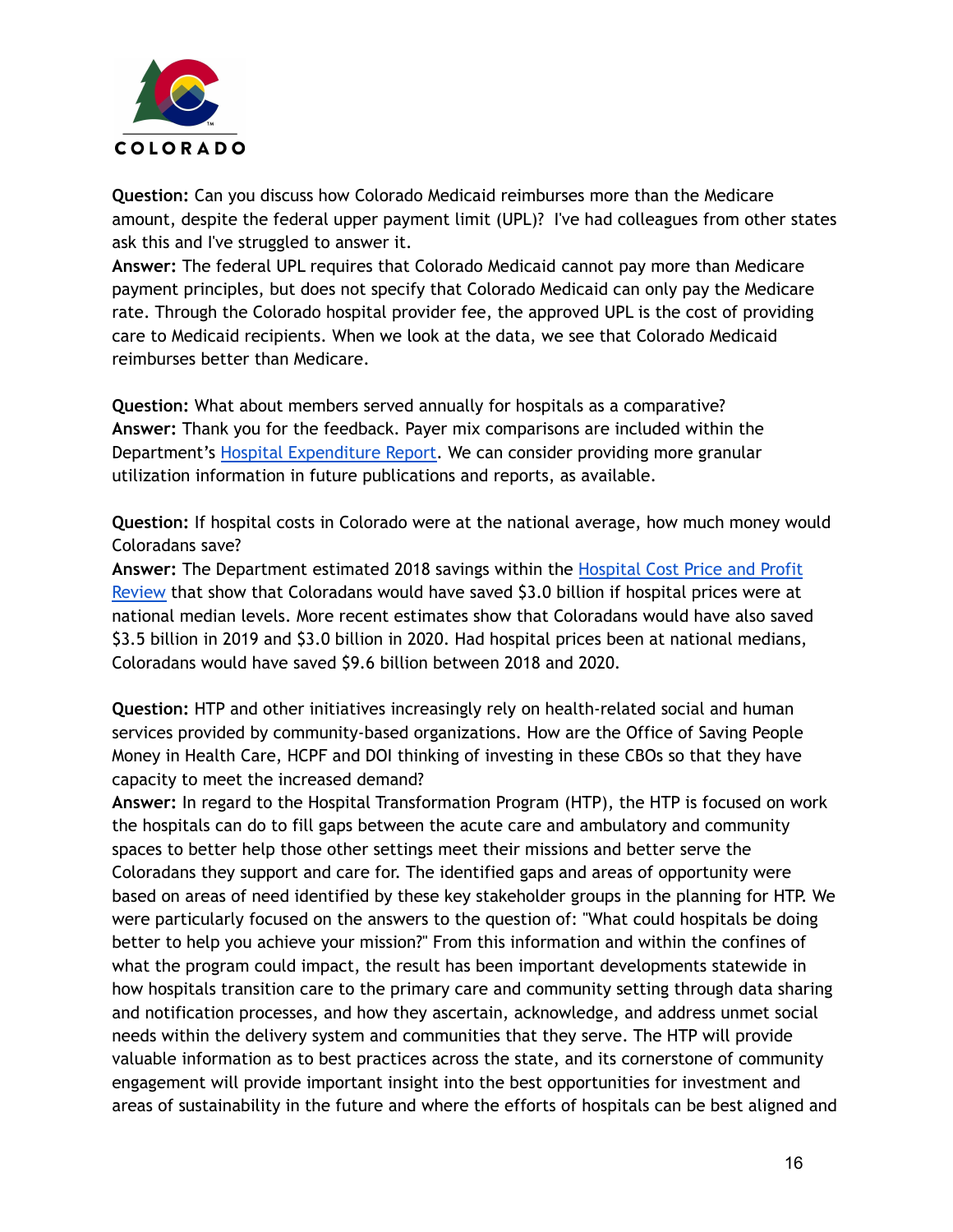

support community-based organizations and ambulatory care providers. This year, the Office of Saving People Money on Health Care requested funding from the legislature to support a Medical-Financial Partnership Pilot Program, a collaborative arrangement between health care providers and community-based organizations, that provides a variety of financial services aimed at improving financial security for patients and families. This request promotes equitable policy-making by targeting resources to improve well-being in populations disproportionately impacted by economic, social, and political inequities resulting in high concentrations of chronic disease. This public-private partnership approach will aim to leverage matching funds from health systems and other institutions to save people money on expensive or delayed care and create a sustainable MFP model in Colorado.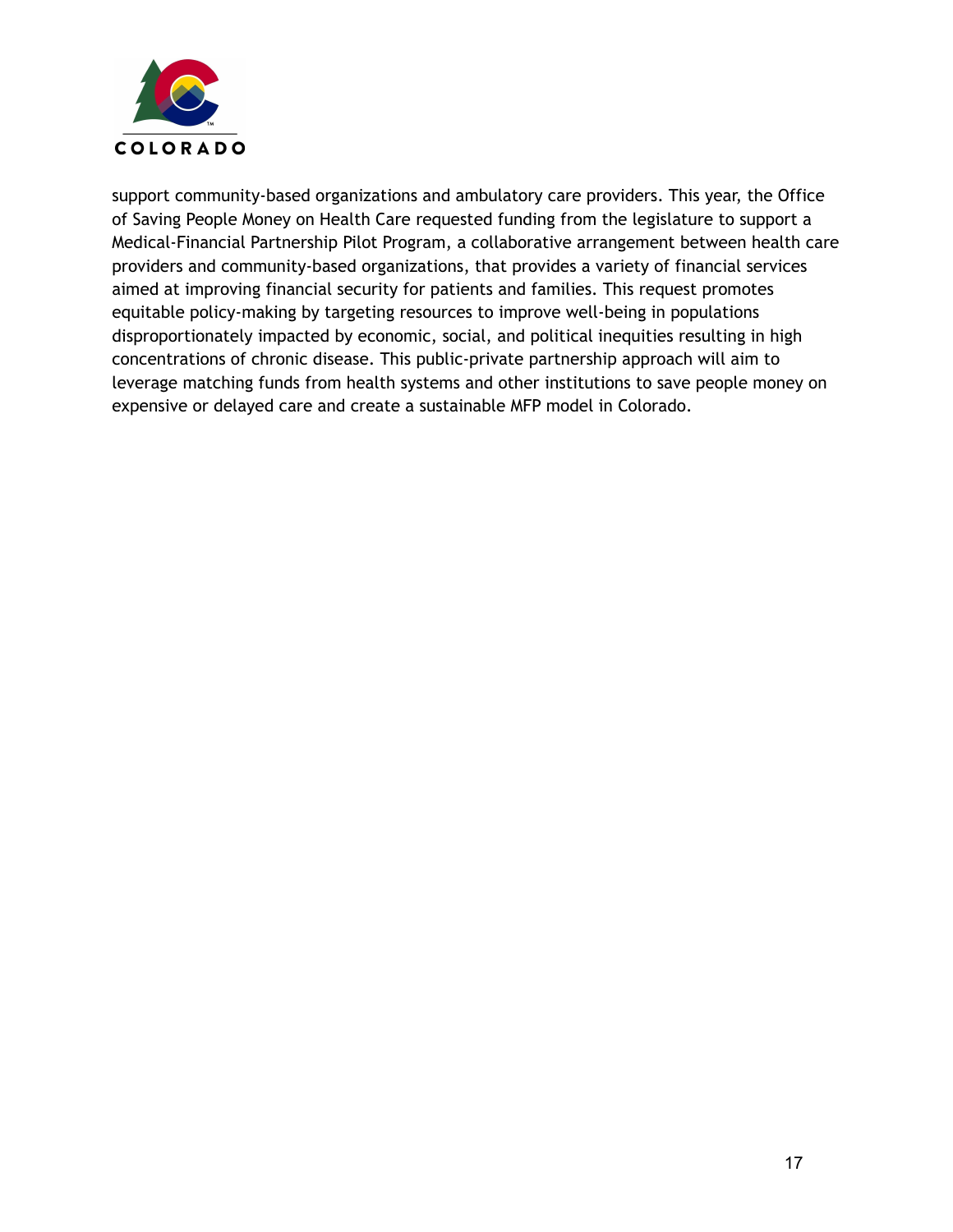

## **COVID-19 Pandemic to Endemic, Future Readiness**

**Question:** What are the stats on reinfection and vaccinated infection? **Answer:** Vaccines are the easiest way to slow the spread of COVID-19 and to prevent serious illness and hospitalization. Individuals who are up-to-date on their vaccinations are 10.4 times less likely to die from COVID-19 than individuals who are unvaccinated. Since no vaccine is 100% effective, and all authorized COVID-19 vaccines were developed when an earlier strain of the virus was globally predominant, cases among vaccinated individuals are expected**.** We track the breakthrough rate on our [website](https://covid19.colorado.gov/vaccine-breakthrough) by vaccine type and by certain demographics. The data team is also able to report on some reinfection data. Reinfection case data is incomplete and underreported due to individuals not being tested during their first or second infection, especially those with asymptomatic infections or mild symptoms. Therefore, individuals may not know they had COVID-19 prior to a new reinfection case. CDPHE started tracking reinfections in August 2020, and the proportion of reinfection cases among all cases reported hovered around 1% until the delta and omicron variants came into play in December 2021. The proportion is now around 8% and declining.



Proportion of Reinfection Cases Among All Reported COVID-19 Cases by Month, Colorado, August 17, 2020 - April 1, 2022

**Question:** What is CDPHE's response to folks who remain on the fence about getting the COVID vaccine?

**Answer:** We know that vaccines are safe and offer significant protection against serious illness and hospitalization. The vaccines are monitored intensely for any safety concerns, and more than 225 million people in the United States have now received a vaccine. Individuals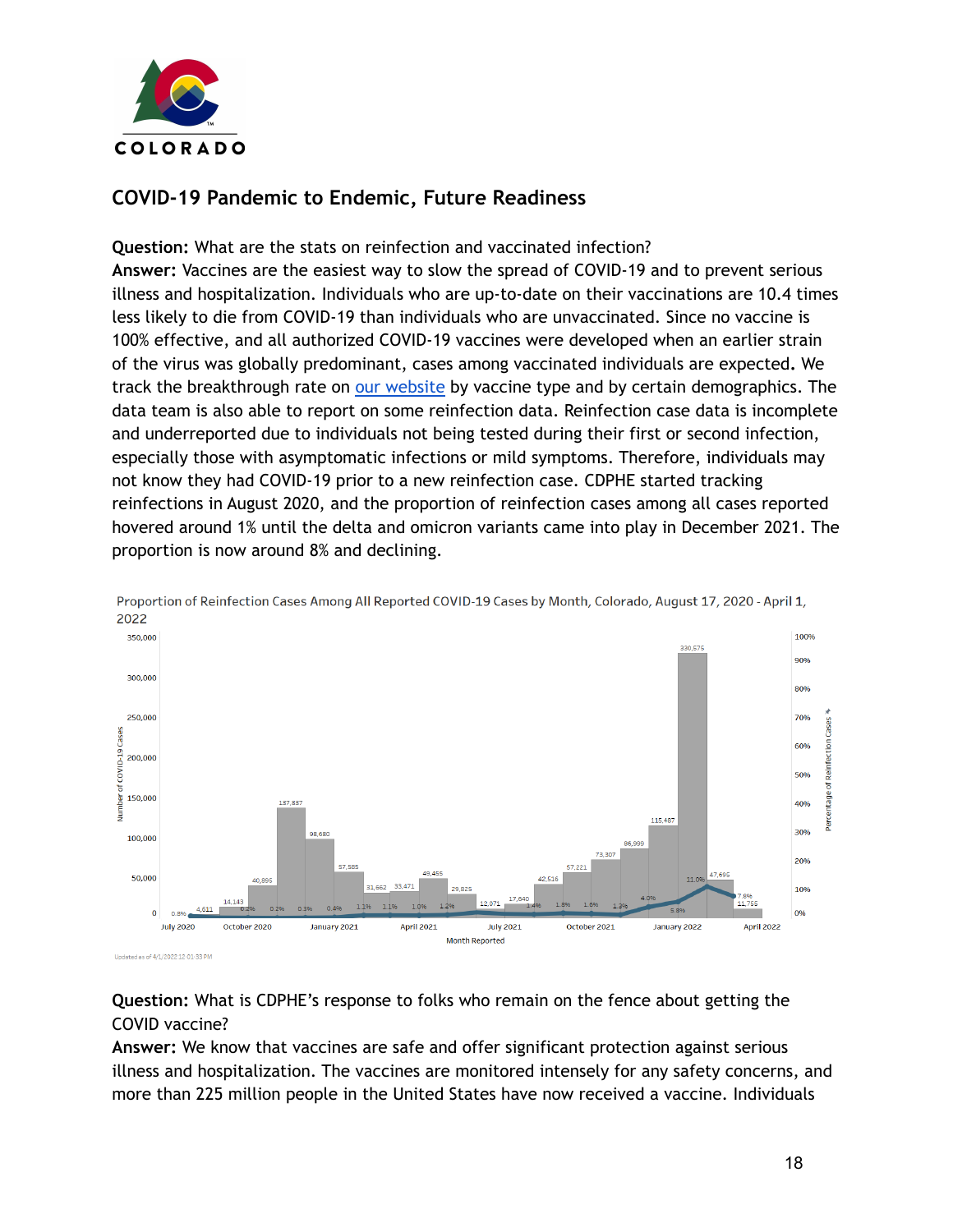

who are up to date on their vaccinations are 10.4 times less likely to die from COVID-19 than individuals who are unvaccinated. Coloradans can receive a vaccine at one of hundreds of convenient locations across the state. No insurance or ID is required to get vaccinated, and the vaccines are free. Under state law, Coloradans are entitled to paid time off from work to get vaccinated and recover from side effects. We are thrilled to have vaccinated more than 4.4 million Coloradans with at least one dose of the vaccine, and we encourage all eligible Coloradans to get vaccinated with all recommended doses. We also are working diligently to provide factual information about the safe and effective vaccines that are saving lives.

**Question:** In the test and treat model can you explain the mechanism for reporting. Will there be anticipated lag time of that data

**Answer:** President Biden recently announced the "Test to Treat" program that will allow individuals to get tested at pharmacies, and if they test positive, they will have immediate access to COVID-19 treatments. In addition, the president announced that Americans will be able to re-order four rapid at home [tests.](https://www.covidtests.gov/) All individuals or entities performing COVID-19 testing of any kind are required to report results to CDPHE as required by Public [Health](https://drive.google.com/file/d/1SdXSLNxlfddGjQF7HDkmIxcB_YXYrDE3/view) Order [20-33](https://drive.google.com/file/d/1SdXSLNxlfddGjQF7HDkmIxcB_YXYrDE3/view) and Board of Health regulations. They can report through the CDPHE's electronic laboratory reporting platform or other secure, CDPHE-approved method. All COVID-19 test results should be submitted to the ELR within one day. Pharmacies, and all other entities who administer COVID-19 tests, must report results to the Colorado Department of Public Health and Environment.

**Question:** Can you share information on the impacts for Coloradans r/t to the closure of the COVID–19 Uninsured Program, operated by the Health Resources and Services Administration? Will uninsured community members be able to access services from primary care and pharmacy providers for testing, vaccine, treatment? From a state run vendor? **Answer:** Colorado has urged Congress to secure funding to continue the HRSA COVID-19 Uninsured Program for testing, vaccines and treatments. We are deeply concerned about the sunsetting of the HRSA Uninsured Program on April 5 and are currently gauging the anticipated impacts to our enrolled COVID-19 vaccine provider networks. The discontinuation of the HRSA Uninsured Program will make it more expensive to provide life saving vaccines and treatments to uninsured Americans. Some providers may be able to absorb these additional costs, but many others will not. The state's mobile and pop-up vaccine clinics will continue operations through at least June 30 to help make sure the COVID-19 vaccine is accessible to all Coloradans. The vaccine will remain free to all at these clinics, regardless of insurance status. As CDC's vaccine recommendations evolve and expand, we remain ready to fill in any gaps and make sure any Coloradan who wants a vaccine can easily find one for free. In addition to mobile and pop-up vaccine clinics, there are numerous equity-focused, vaccine-related resources and programs that will continue as part of our strategies to address health disparities, including regional equity coordinators and resource specialists, the Champions for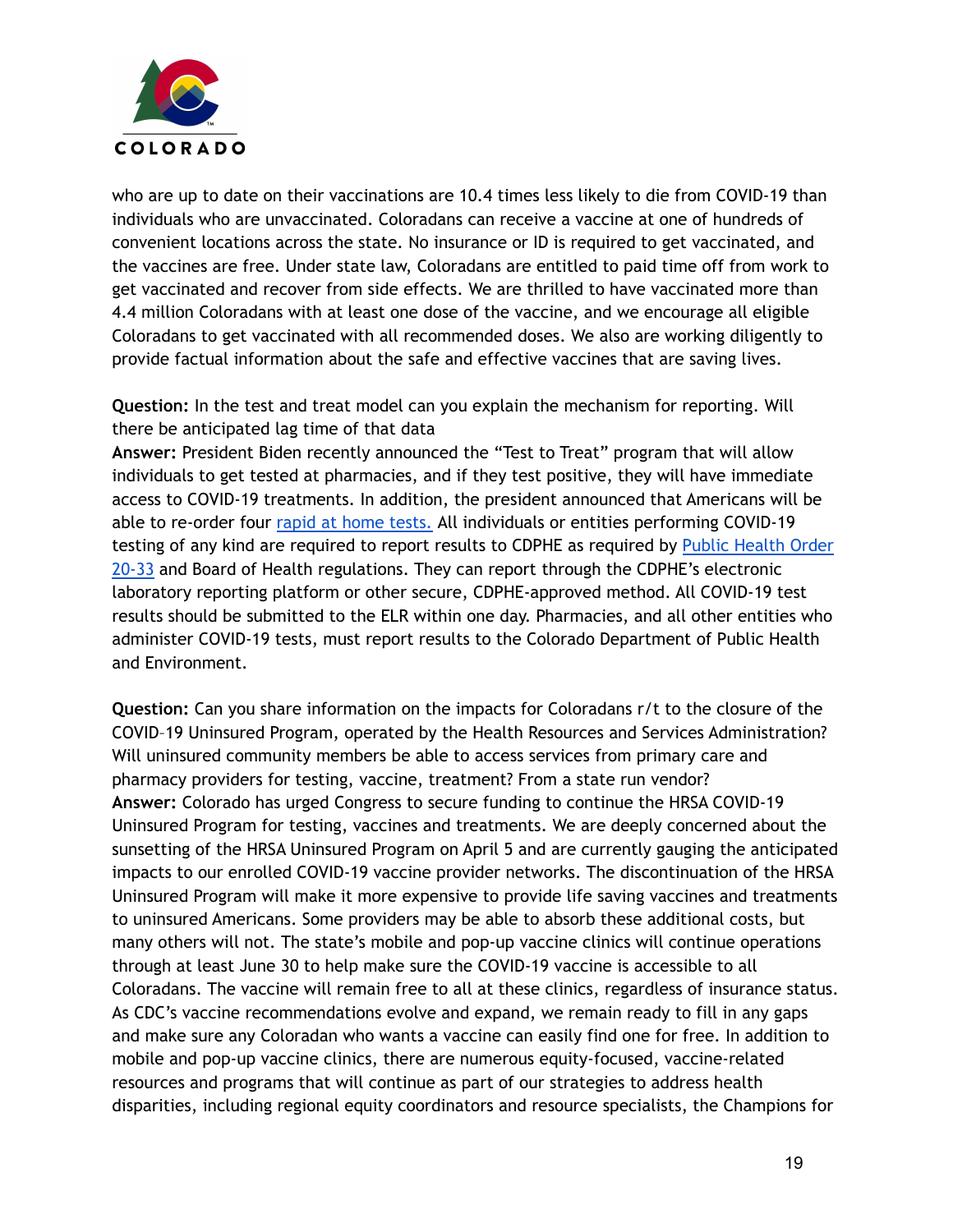

Vaccine Equity program, a forthcoming equity-focused grant program, and CDPHE's partnership with 9Health:365 to offer free and low-cost vaccinations and health screenings. The COVID-19 vaccine is and will remain free for the foreseeable future. Coloradans do not need ID or insurance to get vaccinated. Under CDC's vaccine provider agreement, providers cannot charge patients for vaccines and cannot turn uninsured patients away. Coloradans can continue to access free [testing](https://covid19.colorado.gov/testing) at community testing sites, pharmacies, and rapid distribution centers across the state. Uninsured individuals are encouraged to apply for health coverage through Health First Colorado (Colorado's Medicaid program) as it will cover testing, vaccines and treatments for COVID-19. We encourage anyone who is turned away from a vaccine clinic due to their insurance status and/or charged directly for a COVID-19 vaccine to file a complaint with CDPHE through our online Vaccine [Concerns](http://covid19.colorado.gov/VaccineConcerns) form.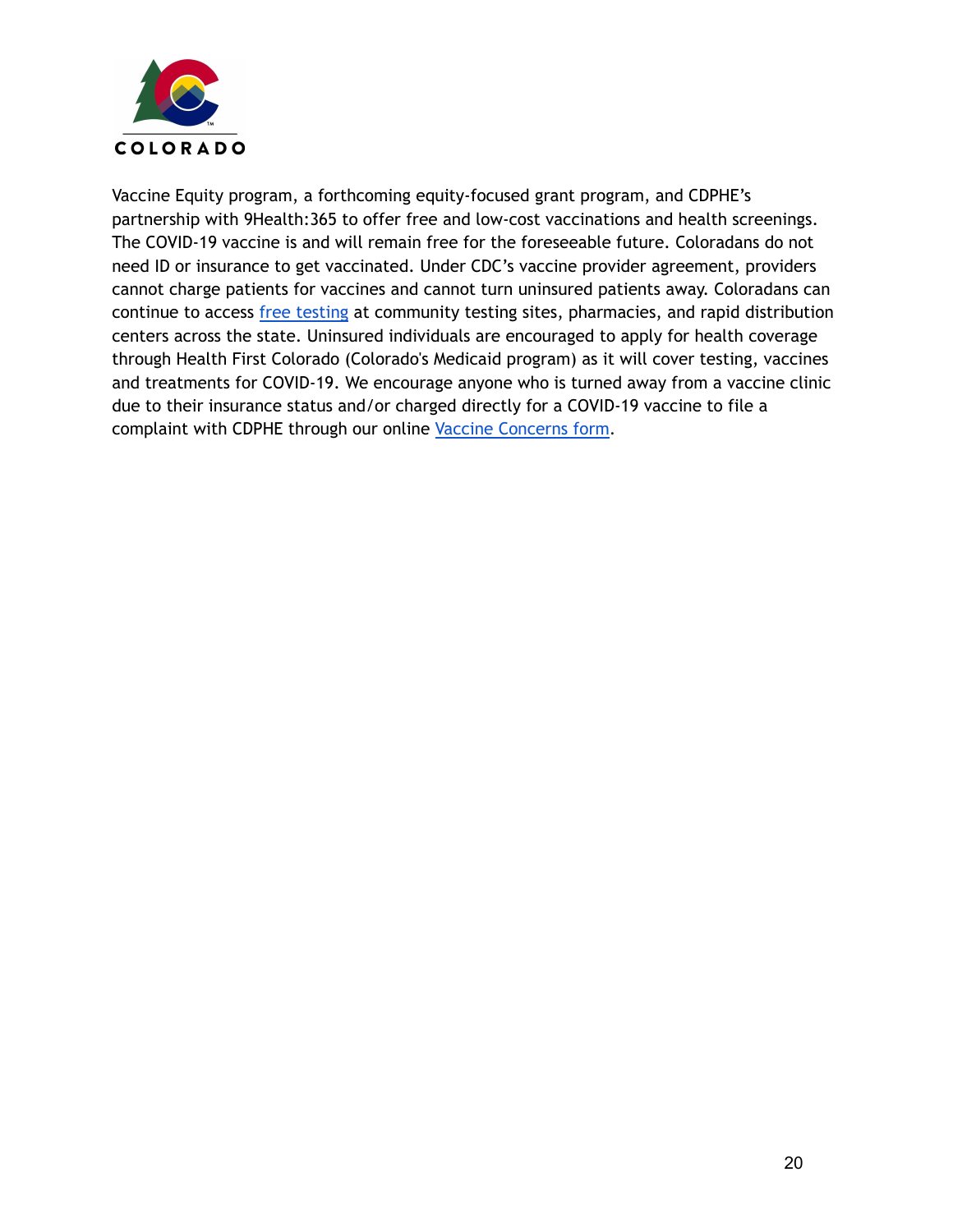

## **Keeping Coloradans Covered After the End of the Public Health Emergency**

**Question:** Is there any indication as to when the public health emergency (PHE) may end? **Answer:** We are readying ourselves for Jul. 15 - the current PHE expires Apr. 16, but we know that our federal partners will give us 60 days notice. We expect at least one more extension of the PHE.

**Question:** Within the normal year (not PHE), how many Coloradans enter Medicaid and how many exit Medicaid?

**Answer:** We work hard to provide health care coverage when Coloradans need us the most. Some folks are with us a short time, some longer, it is an honor to serve every single member. The precise numbers and percentages of people entering and exiting Medicaid in any given year fluctuate based on overall economic conditions. During a downturn, the number of people entering Medicaid increases and the number exiting decreases. The opposite is true when the economy improves, a higher percentage of the Medicaid population exits than the percentage that enters. Just before the PHE, the Department analyzed Medicaid eligibility patterns over a two year period. The analysis included each of the 1,763,857 people who had at least one day of eligibility between January 2018 and December 2019. The two years included in the study spanned a timeframe in which the economy was good and was steadily improving. Within that two-year period, 43% of the people were eligible for the entire span. Approximately 16% of the population (275,966) were not eligible on January 1, 2018, but gained eligibility at some point thereafter and retained eligibility through the end of 2019. A little over 20% of the population (376,674), were eligible on January 1, 2018, but exited Medicaid at some point during the following two years and did not regain eligibility. Another 20% (353,828) cycled on and off eligibility during the two years. Most people (95%) who cycled had only one gap in coverage during the two years. Slightly less than 5% of people had two gaps in coverage. Only 0.2% of people who had cycled between being eligible and not being eligible had three or more gaps in coverage. The pattern of people entering, exiting, and cycling between coverage status over the two-year period was fairly steady. It is therefore reasonable to *estimate* that about 8% of the total Medicaid population covered in those two years entered Medicaid, about 10% exited Medicaid, and about 10% cycled between being eligible and not being eligible in each of the years 2018 and 2019.

**Question:** Why did the state send out recovery letters to the affordable care act Medicaid folks and the Medicare Savings Folks - neither program is recoverable. We have had a significant number of calls on this letter in the last two days. Also Fox news aired a situation that the state wants to "recover" by taking a woman trailer and belongings for long term care for her husband. Is this the message Colorado wants in the communities to increase the divide and mistrust... So much for the goal of "all".